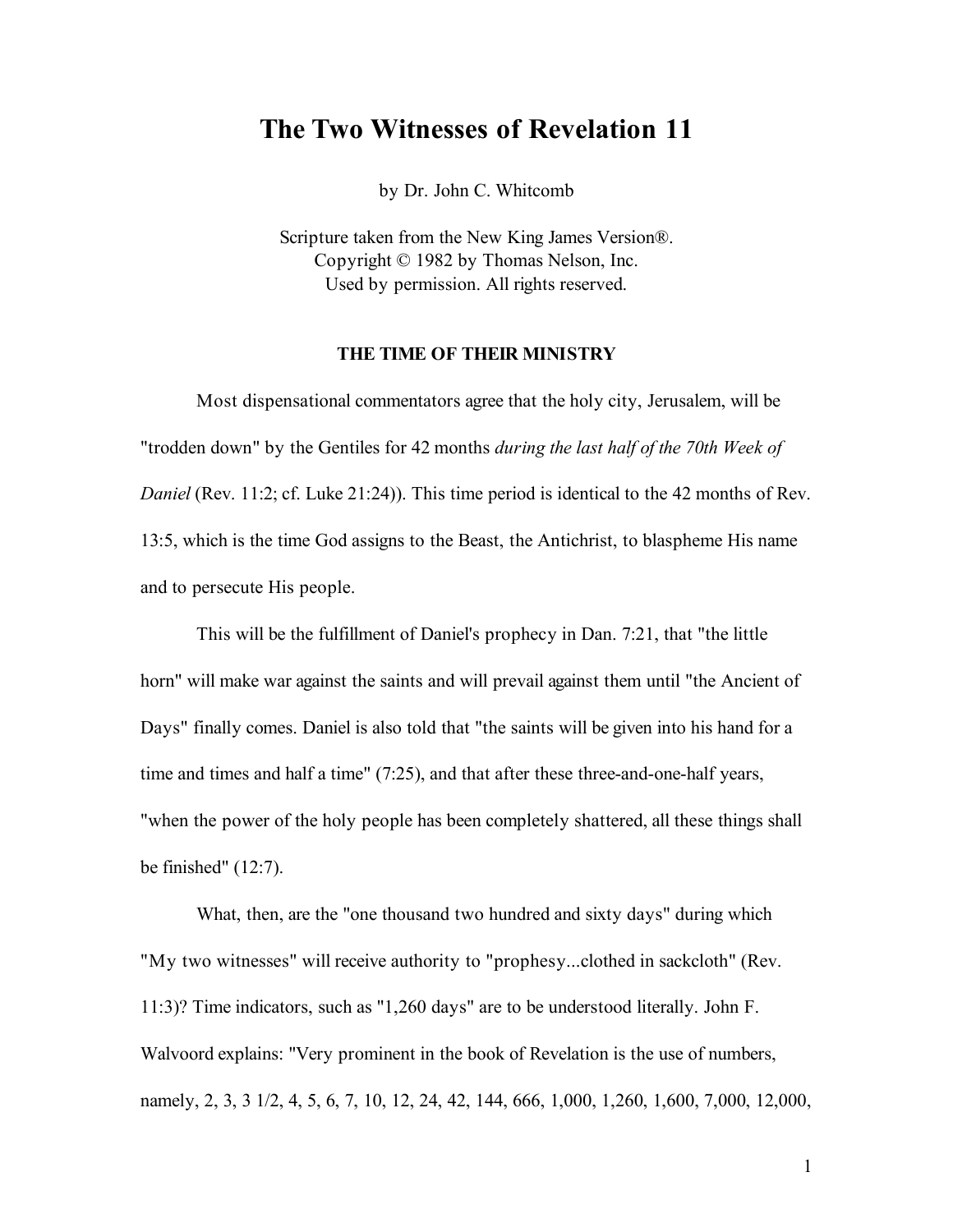144,000, 100,000,000, 200,000,000 . . .The general rule should be followed to interpret numbers literally unless there is clear evidence to the contrary."<sup>1</sup>

For several reasons, I suggest that *this is the first half of the Seventieth Week*. *First*, there seems to be an intentional distinction between the time of the Gentile occupation of the Temple's outer court and the city, and the time of the two witnesses, by means of the different time-units used: 42 months for the Gentile domination and 1,260 days for the two witnesses. If the same time period is intended for both groups, why is not the 42 month time-block sufficient to cover both?

*Second*, and more important, in the very next verse (Rev. 11:4), the ministry of the two witnesses is compared to the ministry of the two olive trees of Zech. 4:3, namely, *Joshua* the high priest and *Zerubbabel* the governor of the Jewish remnant, who returned from Babylon to re-establish legitimate worship in Jerusalem (Zech. 3:1 and 4:6). *These leaders did not have to wait for the Temple to be rebuilt to begin sacrificing on the altar which they erected on the ruins of Solomon's Temple* (cf. Ezra 3:2-3)*. By the same token, the two witnesses will not have to wait for the third temple to be built in order to begin*

*sacrificing on a divinely legitimate altar on the present ruins of the second temple*. What they *will* need is supernatural protection to re-institute the sacrifices (cf. Dan. 9:27) in the presence of enormous, even global, opposition (cf. Rev. 11:10).

 <sup>1</sup> John F. Walvoord, *The Revelation Of Jesus Christ* (Chicago: Moody Press, 1966),

<sup>28;</sup> cf. p. 175; and Robert L. Thomas, *Evangelical Hermenutics* (Grand Rapids: Kregel, 2002), 232-233.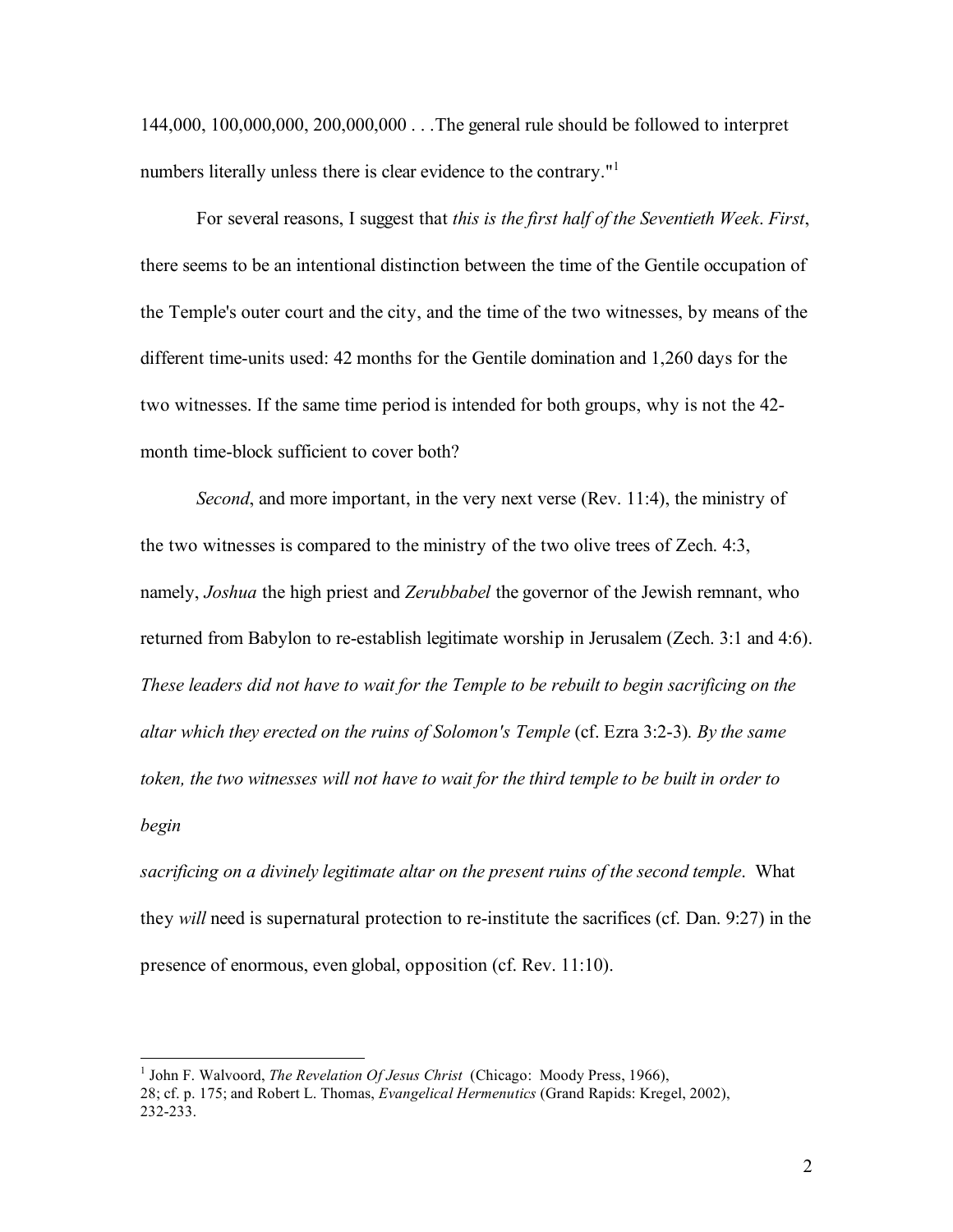The reason why this will happen during the first half of the seventieth week is that "in the middle of the week He [the Antichrist] shall bring an end to sacrifice [*zevach* = bloody sacrifices] and offering [*minchah* = non-bloody sacrifices]" (Dan. 9:27). As J. Dwight Pentecost explains, "This expression refers to the entire Levitical system, which suggests that Israel will have restored that system in the first half of the  $70<sup>th</sup>$  'seven.'"<sup>2</sup> Antichrist will replace the legitimate, God-honoring Jewish worship system, which only the two witnesses can inaugurate, with his own system, namely, *the abomination of desolation* (cf. Dan. 9:27b, 12:11; Matt. 24:15; 2 Thess. 2:4; Rev. 13:14-15). *But the Antichrist cannot do this until the 1,260 days of ministry allotted by God to the two witnesses has been completed* (cf. Rev. 11:7).

*Third*, the Lord Jesus issued this command to Jews of the tribulation period: "when you see the 'abomination of desolation,' spoken of by Daniel the prophet, standing in the holy place . . . then let those who are in Judea flee to the mountains . . . For then there will be great tribulation such as has not been since the beginning of the world until this time, no, nor ever shall be" (Matt. 24:15-21). Here an obvious question arises: Would the two Jewish witnesses remain in Jerusalem during the 42 months of Antichrist's dominion if the Lord Jesus, their Messiah, told them to flee to the mountains?

*Fourth*, if the 1,260 days occur during the last half of the Week, then the entire world would be celebrating the death of the two witnesses for three-and-a-half days after the Battle of Armageddon and the destruction of the Antichrist! This is very difficult to imagine. As Gary G. Cohen explains, "at the end of the second three-and-a-half year

 <sup>2</sup> "Daniel," in *The Bible Knowledge Commentary,* (Wheaton: Victor Books, 1985), 1365.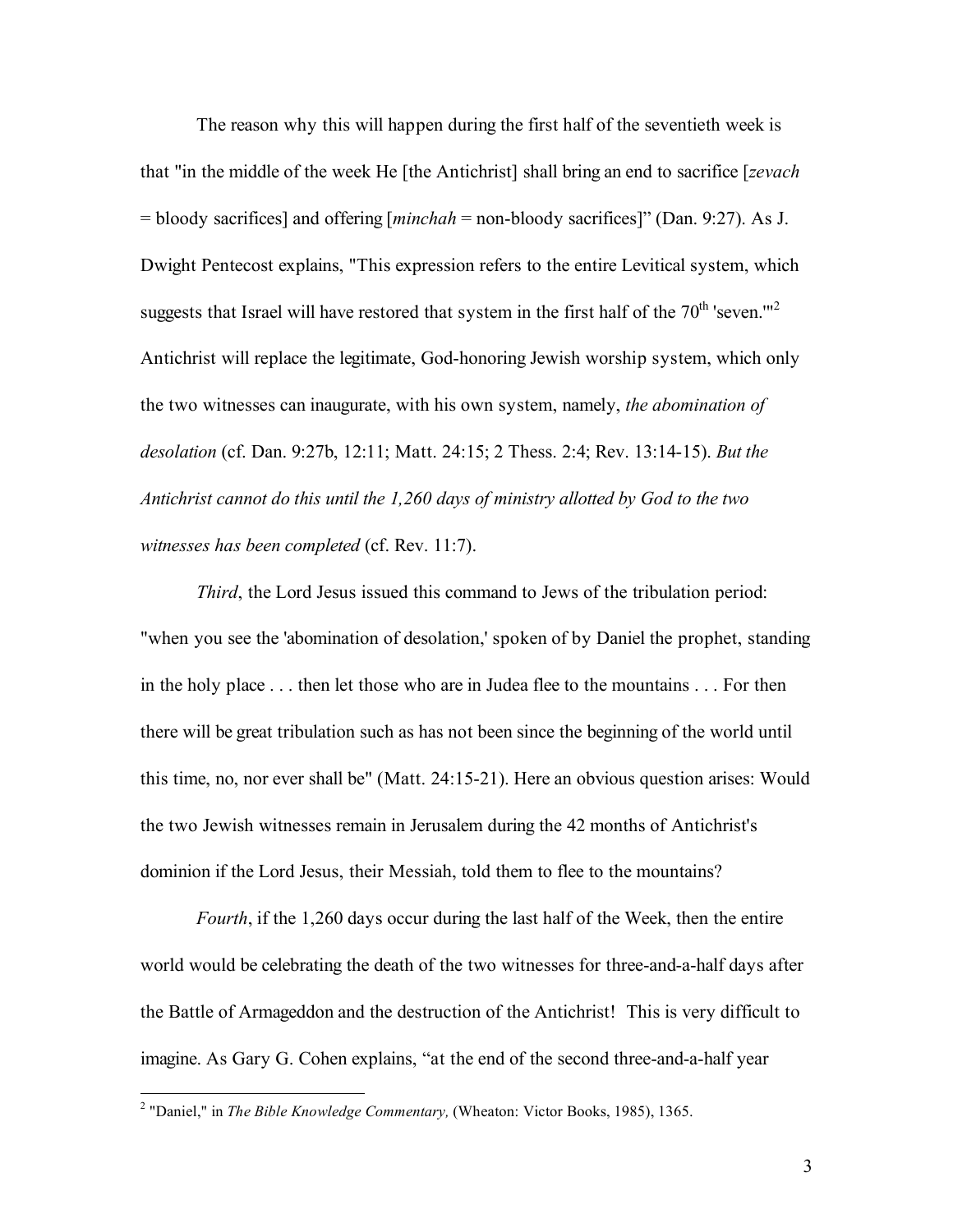period, the Beast followers are lamenting over Babylon and the vials, [are] gathered for the great battle at Armegeddon, and [are] finally slain by Christ, whose coming is surrounded with the powers of the heavens being shaken (Rev. 16-18; 19:11-21; Matt. 24:29-30). This picture does not harmonize well with the three-and-a-half days of rejoicing and gift-giving in which the earth-dwellers participate following the murder of the witnesses. This discordance between the end of the second three-and-a-half year period and the three-and-a-half days following the end of the three-and-a-half year ministry of the witnesses makes it most unlikely that the prophesying of God's two servants takes place during the latter half of the week."<sup>3</sup>

*Fifth*, putting the two witnesses into the last half of the Week compromises the totality of Antichrist's dominion during that same period. How can he bring fire from heaven upon *his* enemies (through the False Prophet, Rev. 13:13) if the two witnesses are simultaneously bringing fire from heaven upon *their* enemies (Rev. 11:5)? We are clearly dealing with two different time periods: the first half of the Week with the overwhelming power of the two witnesses, and the last half of the Week with the overwhelming power of the Beast and the False Prophet. When the world asks the rhetorical question, "Who is able to make war with [the Beast]?" (Rev. 13:4), it seems obvious that no one can answer, "The two witnesses are able to make war with him," for their 1,260 days of ministry will have ended, and they will be gone.

 <sup>3</sup> Gary G. Cohen, *The Chronology of the Book of Revelation* (TH.D. Diss., Grace Theological Seminary, May 1966), 251.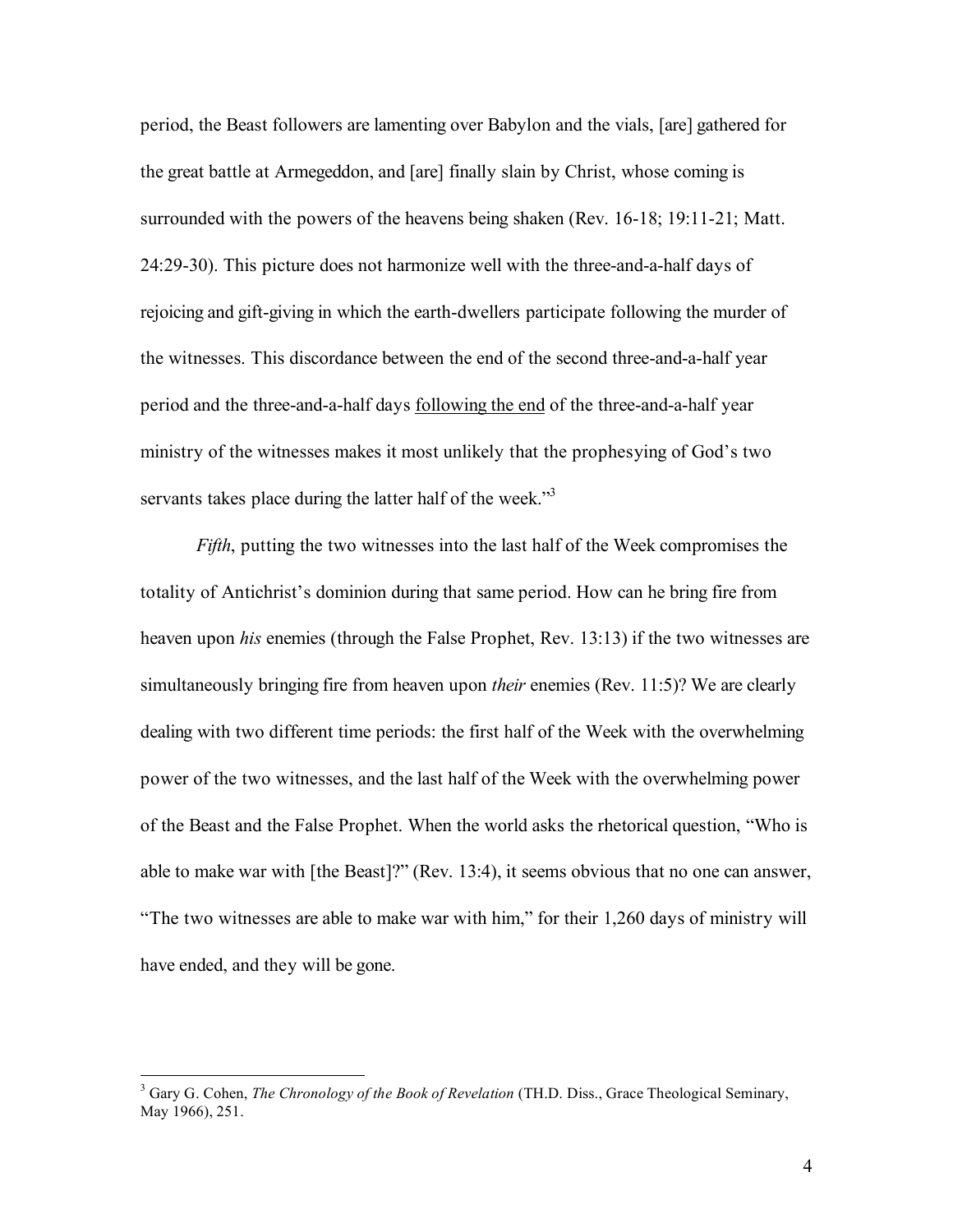*Sixth*, our Lord stated that "Elijah is coming first *and will restore all things* (italics added)" (Matt. 17:11). Whoever "Elijah" turns out to be (see below, The Identity of the Two Witnesses), his spectacular success (under God) in bringing Israel back to her Messiah *must be during the first half of the seventieth week*, for Isaiah prophesied that Israel will have given birth "to her children" as soon as her time of tribulation begins (Isa. 66:8).

Furthermore, the basically regenerated nation, called "the woman" in Rev. 12, will flee into the wilderness and be nourished by God for 1,260 days (Rev. 12:6, 14; cf. Isaiah 26:20-21), namely, the last half of the week. "The dragon," Satan, will then "make war with the rest of her offspring, who keep the commandments of God and have the testimony of Jesus Christ" (12:17), presumably the 144,000 witnesses from the 12 tribes of Israel and multitudes of their Gentile converts.

The crucial question, then, is this: by whose testimony is the nation of Israel brought into the blessings of the New Covenant of Jeremiah 31:31-34 (cf. Jer. 32:37-41; Ezek. 36:25-28)? And by whose witness are 12,000 from each of the twelve tribes led to the Lord, in order that, as our Savior promised, "this gospel of the Kingdom will be preached in all the world [during the last half of the Week] as a witness to all the nations, and then the end will come" (Matt. 24:14)?

The prophet Malachi provides the answer: "Behold, I will send you Elijah the prophet *before* (italics added) the coming of the great and dreadful day of the LORD [i.e., the final 42 months of the  $70<sup>th</sup>$  week], and he will turn the hearts of the fathers to the children, and the hearts of the children to their fathers" (Mal. 4:5-6). Our Lord, of course,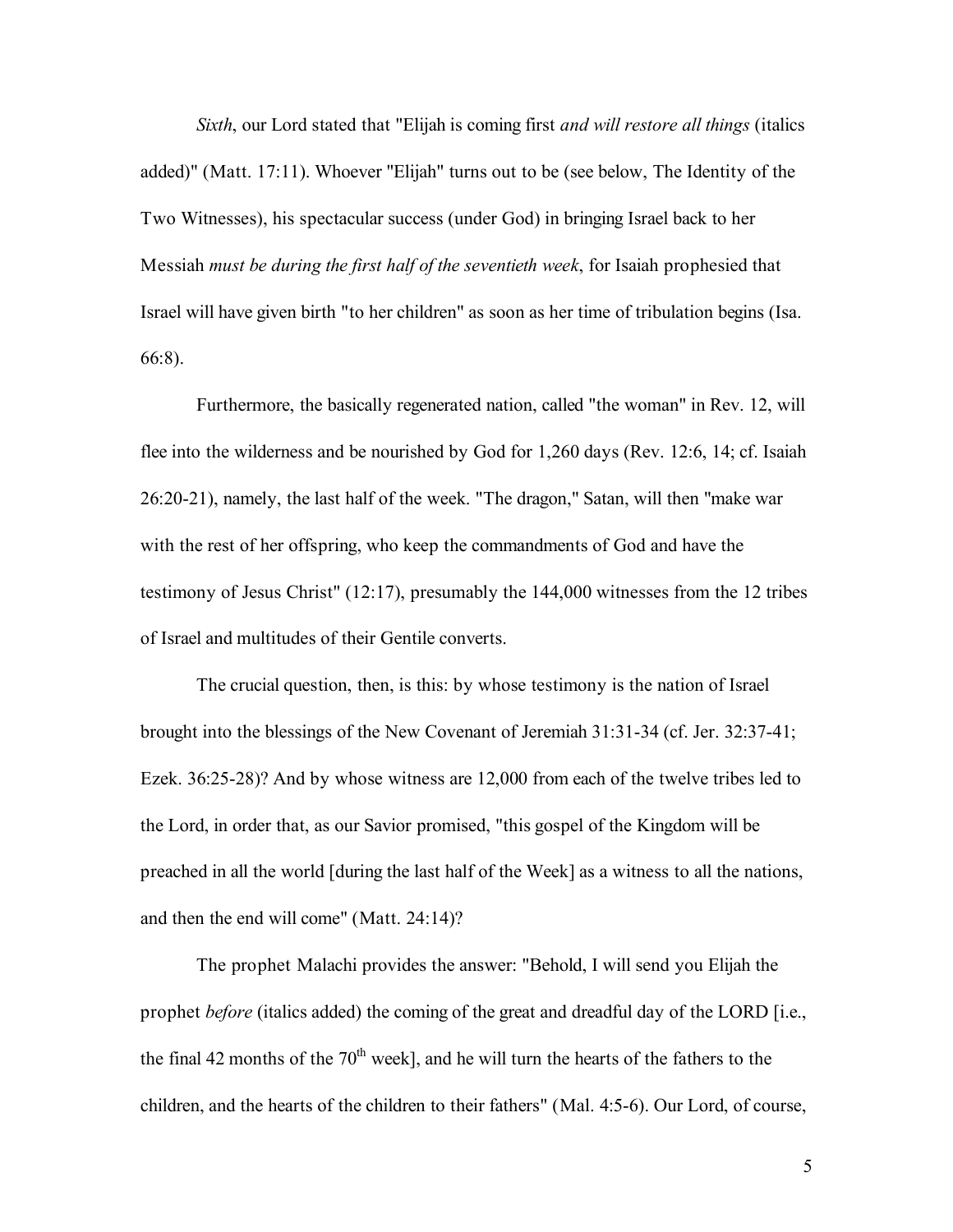was referring to this final statement of the Old Testament when He assured Peter, James and John that, "indeed, Elijah is coming first and will restore all things" (Matt. 17:11).

Some have mistakenly assumed that Israel as a nation cannot be converted until "they will look on Me whom they pierced" (Zech. 12:10), namely, at Christ's second coming in glory. But our Lord insisted: "Blessed are those who have not seen, and yet have believed" (John 20:29). These words were spoken to Thomas who refused to believe until he could "see in His hands the print of the nails" (vs. 25). Was Thomas converted when he did see the marks of his Lord's crucifixion? No, for he, like the other ten apostles, was already a born-again believer (cf. John 13:10-11). Likewise, Israel will be filled with contrition when they finally see the Savior whom they had crucified, and "will mourn for Him, as one mourns for his only son," with "all the families that remain, every family by itself, and their wives by themselves" (Zech. 12:14). Doubtless, this will also be the occasion when they will cry out, "Surely He has borne our griefs …yet we esteemed Him stricken, smitten by God and afflicted" (Isa. 53:4-5). Thus, there will be at least a 42 month gap between Israel's conversion and the overwhelming sight of their pierced Savior.

Immediately following the rapture of the church, there will be no believers left on this planet. Assuming that God never leaves Himself without a witness in the world, the two witnesses will suddenly appear in Jerusalem to begin their powerful work. In the words of Alva J. McClain, founder and president of Grace Theological Seminary, "The effect of their testimony is very impressive, appearing very early in the book of Revelation and probably accounting for the martyrs seen under the fifth seal (6:9). In chapter 7 the effect greatly expands, including 144,000 Israelites (vss.3-8), and also a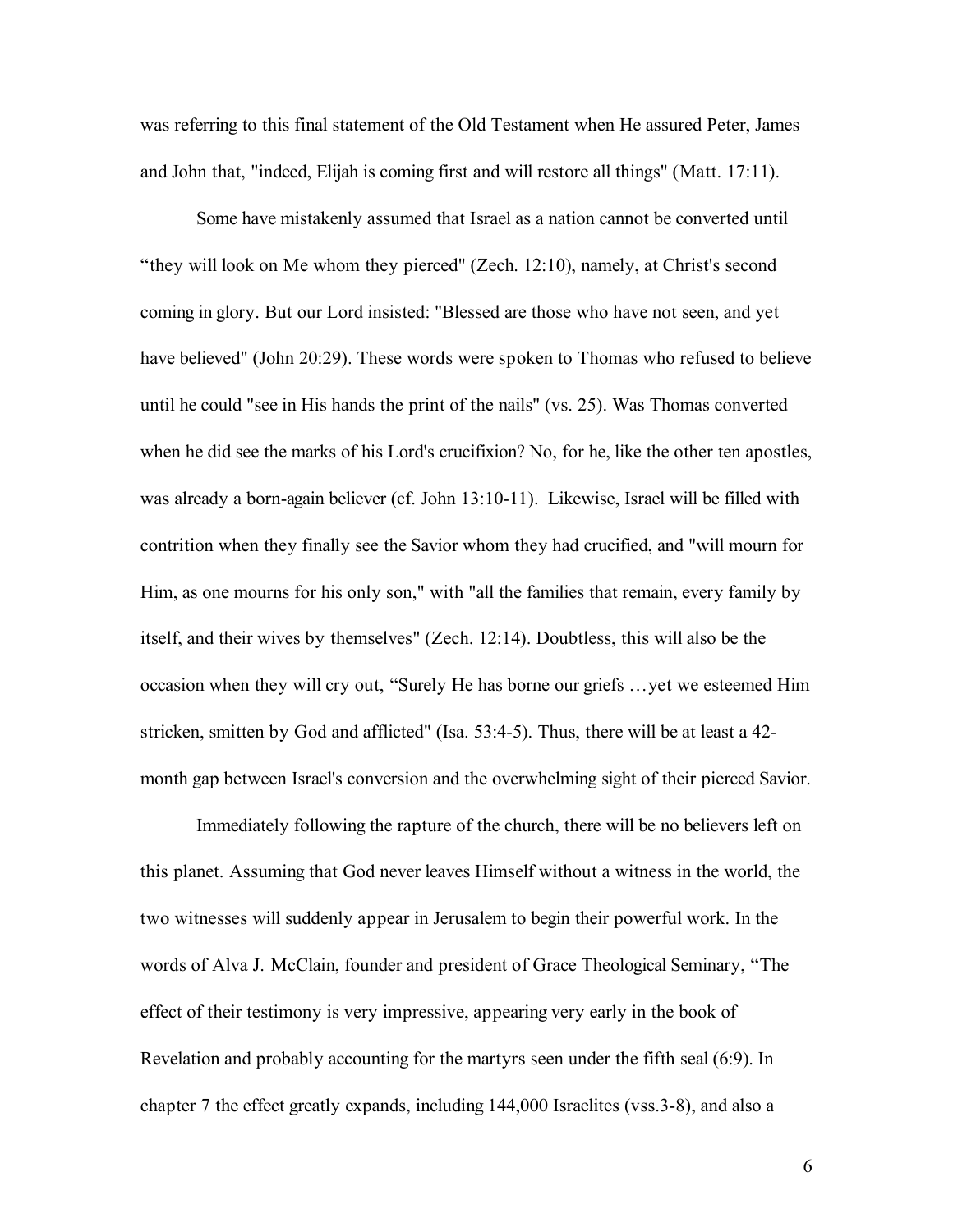great multitude, which no man can number, of all nations" (vss. 9-14).<sup>4</sup> His colleague and successor, Herman A. Hoyt, agreed that "The importance of their testimony cannot be overestimated (Rev. 11:4)…By their testimony, it is my opinion, they bring about the conversion of the 144,000 who will become the witnesses during the final half of the tribulation period." <sup>5</sup> In addition to my personal mentors, Alva J. McClain and Herman A. Hoyt, several others have concluded that the two witnesses will proclaim the gospel of the Kingdom (i.e., the true Gospel of the saving work of Christ as a prerequisite for entering the Kingdom) during *the first half* of the 70<sup>th</sup> week.<sup>6</sup>

An interesting parallel to the amazing effects of the preaching of the two witnesses may be found in the ministry of the Apostle Paul at the school of Tyrannus in

<sup>&</sup>lt;sup>4</sup> Alva J. McClain, *The Greatness of the Kingdom* (Winona Lake: BMH Books, 1959), 458.<br><sup>5</sup> Herman A. Hoyt, *Studies in Revelation* (Winona Lake, IN: BMH Books, 1977), 74.<br><sup>6</sup> James L. Boyer, "Notes on the Book of Revela 22. See www.whitcombministries.org for more details; Gary G. Cohen, *The Chronology of the Book of Revelation*, (TH.D. Diss., Grace Theological Seminary, May 1966), 251-254 and *Understanding Revelation* (Chicago, IL: Moody Press, 1978), 46, 133-135; Tom Davis, *The Revelation of Jesus Christ* (Schroon Lake, NY: Word of Life Bible Institute, 2005), 30; Theodore Epp, *Practical Studies in Revelation* (Back to the Bible, 1970), p. 144; Arno Froese, *119 Most Frequently Asked Questions About Prophecy* (Columbia, SC: The Olive Press, 2003), 152-153; Arnold G. Fruchtenbaum, *The Footsteps of the Messiah*, rev. ed. (Tustin, CA: Ariel Ministries, 2003), 240, 250; Robert Gromacki, *Revelation* (Schaumburg, IL: Regular Baptist Press, 2000), 65-66; I.M. Haldeman, *Synopsis of the Book of Revelation*, 13 (a pamphlet series, n.d., listed in Walvoord, p. 178); Hippolytus, in *The Ante-Nicene Fathers* 5:248, col. B, nd fragment 39, 184 (documented by J.B. Smith, *A Revelation of Jesus Christ*, pp. 170-171); Thomas Ice and Timothy Demy, *Prophecy Watch* (Eugene, OR: Harvest House Pub., 1998), 160, 164; Thomas Ice, "Why Futurism?" in Tim LaHaye and Thomas Ice, *The End Times Controversy* (Eugene, OR: Harvest House, 2003), 414; Harry A. Ironside, *Revelation* (Loizeaux Bros., 1930), 191; Alan Johnson, "Revelation" in K.L. Barker and J. Kohlenburger III, eds*. The NIV Bible Commentary* (Winona Lake, IN: BMH Books, 1994), 1178; Tim LaHaye, "Twelve Reasons Why This Could Be The Terminal Generation," in *When the Trumpet Sounds,* eds. Thomas Ice and Timothy Demy, (Eugene, OR: Harvest House, 1995), 441; David Larsen, *Jews, Gentiles and the Church* (Grand Rapids, MI: Discovery House, 1995), 274, 293; David M. Levy, *Revelation: Hearing the Last Word* (Bellmawr, NJ: Friends of Israel, 1995), chart following p. 287; Robert Lightner, *Last Days Handbook* (Nashville, TN: Thomas Nelson Pub., 1997), 16; William R Newell, *The Book of Revelation* (Chicago: Moody Press, 1935), 158-160; Charles C. Ryrie, *Revelation* (Chicago: Moody Press, 1996), 84; J.B. Smith, *A Revelation of Jesus Christ* (Scottsdale, PA: Herald Press, 1961), 170-171; Wilbur M. Smith, "Revelation" in *Wycliffe Bible Commentary,* edited by C. Pfeiffer and E. Harrison, (Chicago: Moody Press, 1962), 1510; Gerald Stanton, *Kept From the Hour* (Miami Springs, FL: Schoettle Pub. Co., 1992), 187-188; Lehman Strauss, *The Book of Revelation* (Loizeaux Bros., 1964), 218; H.L. Wilmington, *The King Is Coming* (Wheaton, IL: Tyndale House Pub., 1981), 166.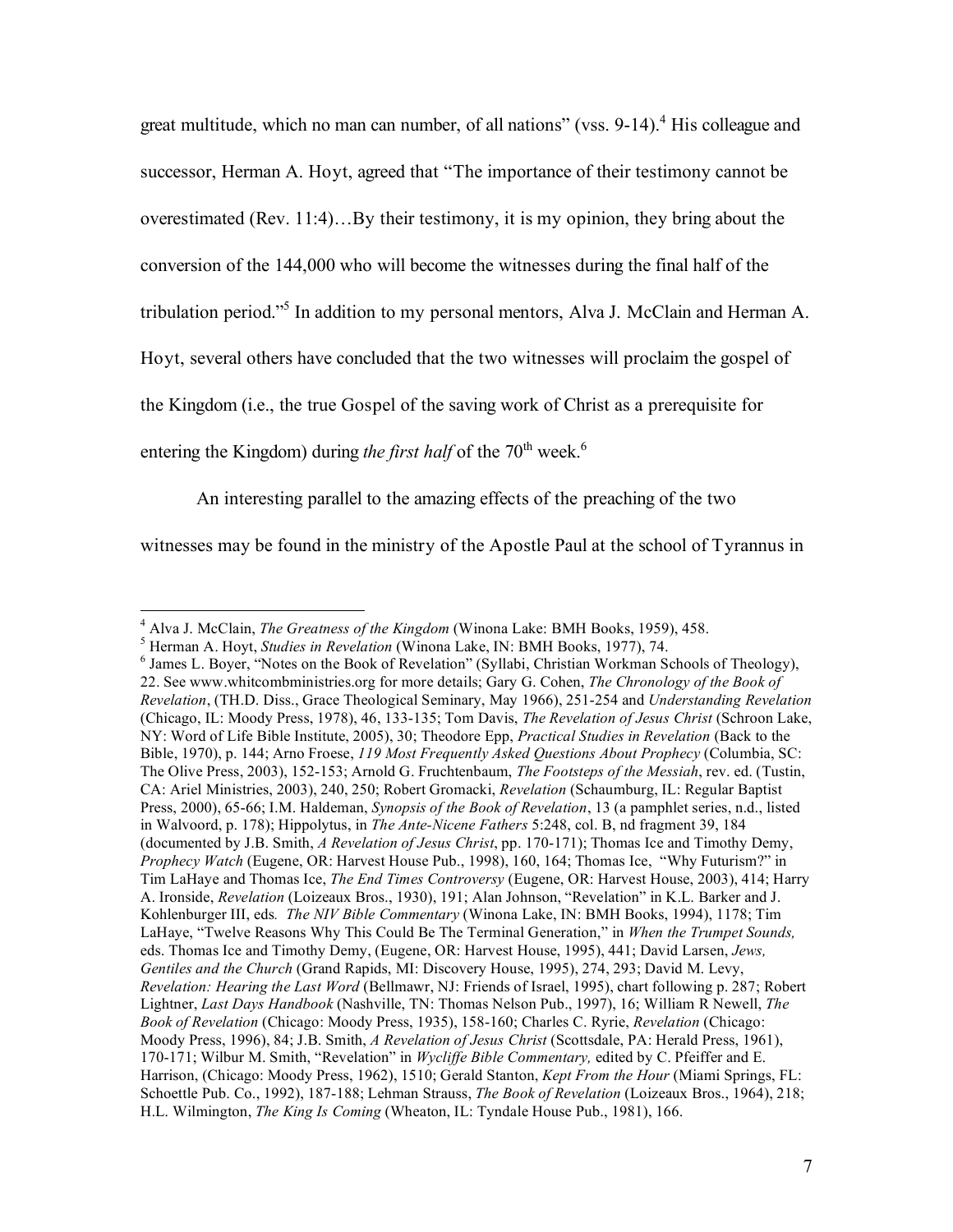Ephesus: "And this continued for two years, so that all who dwelt in Asia heard the word of the Lord Jesus, both Jews and Greeks" (Acts 19:10).

## **THE IDENTITY OF THE TWO WITNESSES<sup>7</sup>**

For 2,400 years Jews have anticipated the literal return of Elijah as the forerunner of Messiah. At the Passover meal (*the Seder*), "there is an extra place setting and a special cup on the Seder table designated just for Elijah…The meal is followed by a prayer, and a member of the family is then asked to go to the door, open it, and see if Elijah the prophet is coming." <sup>8</sup> This expectation, of course, is based on the final words of the prophet Malachi at the very end of our Old Testament: "Behold, I will send you Elijah the prophet before the coming of the great and dreadful day of the LORD. And he will turn the hearts of the fathers to the children, and the hearts of the children to their fathers, lest I come and strike the earth with a curse" (Mal. 4:5-6).

When Peter, James and John beheld *Elijah* on the Mount of Transfiguration, they were astounded. Could it really be true that Elijah would personally, physically, and visibly appear as the forerunner of Christ at the inauguration of His Kingdom? A week before they climbed this mountain, the Lord Jesus had told them: "Assuredly, I say to you, there are some standing here who shall not taste death until they see the Son of Man

 7 John C. Whitcomb, Adapted from "Elijah is Coming" in *Conservative Grace Brethren Publications* (Warsaw, IN: Lakeland Conservative Grace Brethren Church, June, 1999), 24-34. Used by permission. Cf.Timothy Demy and John C. Whitcomb, "Witnesses, Two," in Tim LaHaye and Ed Hindson, eds., *The* Popular Encyclopedia of Bible Prophecy (Eugene, OR: Harvest House, 2004), 401-403.<br><sup>8</sup> Scott Bruce, *The Feasts of Israel* (Bellmawr, NJ: Friends of Israel, 1997), 44, 47, 54. cf. Alfred

Edersheim, *The Life and Times of Jesus the Messiah* (New York: Longman, Green, and Co., 1896), Vol. I, pp. 142, 43; Vol. II, pp. 706-09.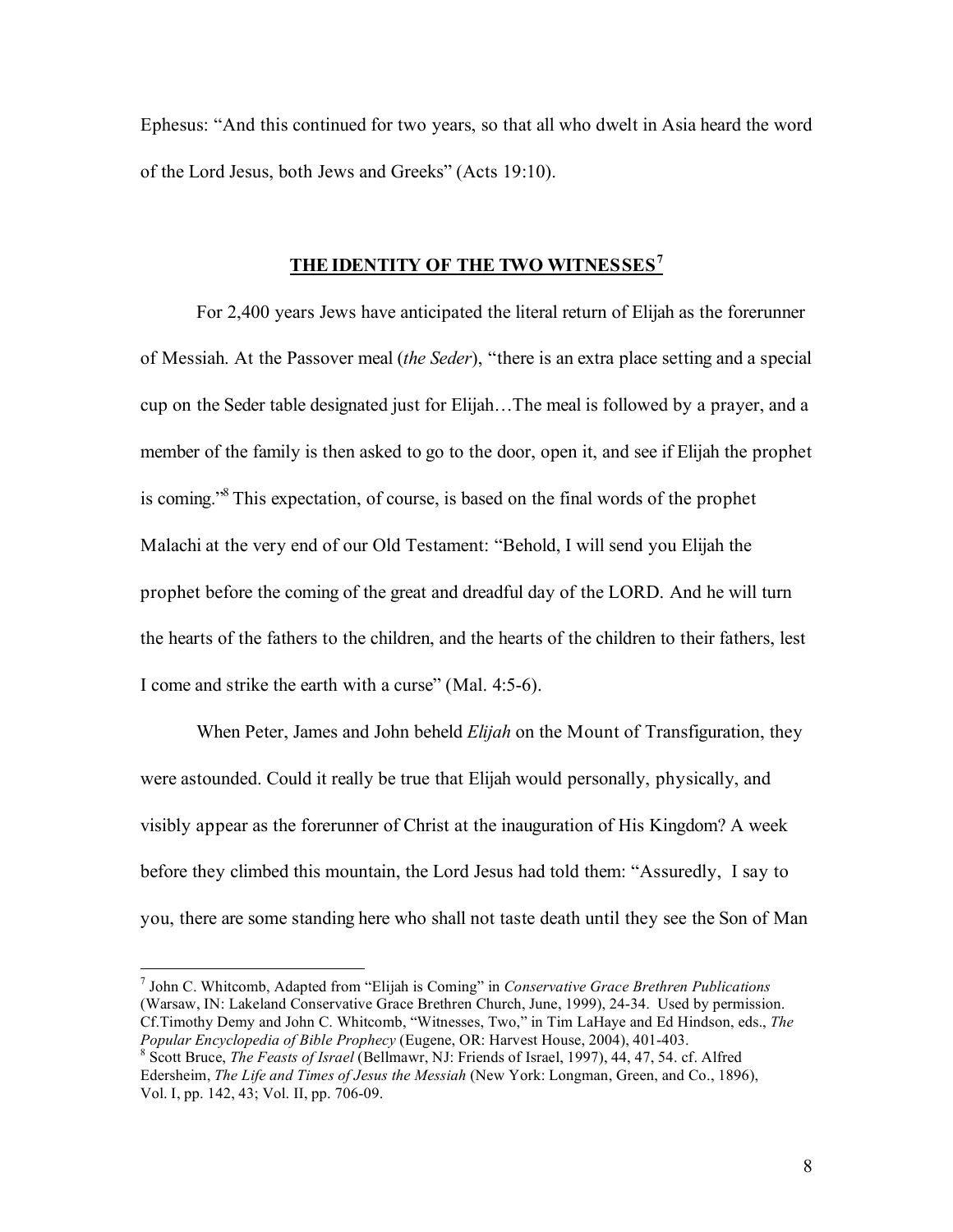coming in His kingdom" (Matt. 16:28). So this was a foretaste, a powerful visual aid, of the manner in which the Son of Man would return to the earth: personally, physically and visibly, in glory (cf. Acts 1:11).

But why did this foreview also include the visible presence of Elijah? Peter, James and John were very concerned about this. Coming down from the mountain, they asked the Lord: "'Why then do the scribes say that Elijah must come first?' And He answered and said, 'Indeed Elijah is coming first and will restore all things'" (Matt. 17:10-11). Thus, the Lord Jesus was agreeing with the scribes that the prophecy of Malachi should be interpreted literally, just as the chief priests and scribes had interpreted Micah 5:2 literally when they were asked concerning the birthplace of the Messiah (Matt. 2:3-6).<sup>9</sup>

## **The Greatness of John the Baptist**

Now this created a great dilemma for the disciples. If Elijah was to prepare Israel for the Kingdom (which they expected to happen at any moment), when and how would he appear, and how did John the Baptist, their former (and now dead) mentor (John 1:35- 40) fit into this scenario? Was not the Baptizer "the burning and shining lamp," in whose "light" the disciples "were willing to rejoice" because "he has borne witness to the truth"

<sup>&</sup>lt;sup>9</sup> The ultimate tragedy, of course, was the refusal of the Jews to worship Jesus when they understood perfectly His claim to be God's Son and saw His undeniable Messianic sign-miracles (John 5:18-47). Many orthodox Jews today are still waiting for a personal Messiah; but they do not believe He will have a divine nature. Peter himself, while on the Mount, was confused as to the absolute uniqueness of the Lord Jesus in contrast to Elijah and Moses (Matt. 17:4), even though God the Father had illumined him on this matter a week earlier (Matt. 16:17; cf. 2 Pet. 1: 16-18)! God's explanation for human suppression of biblical Christology is that "no one can say, 'Jesus is Lord,' except by the Holy Spirit" (1 Cor. 12:3). For a helpful study of the deity of Messiah, see Ron Rhodes, *Christ Before the Manger: The Life and Times of the Preincarnate Christ* (Grand Rapids: Baker Book House, 1992). Cf. John N. Oswalt, *The Book of Isaiah: Chapters 40-66* (Grand Rapids: Wm. B. Eerdmans Pub. Co., 1988), 328, 336.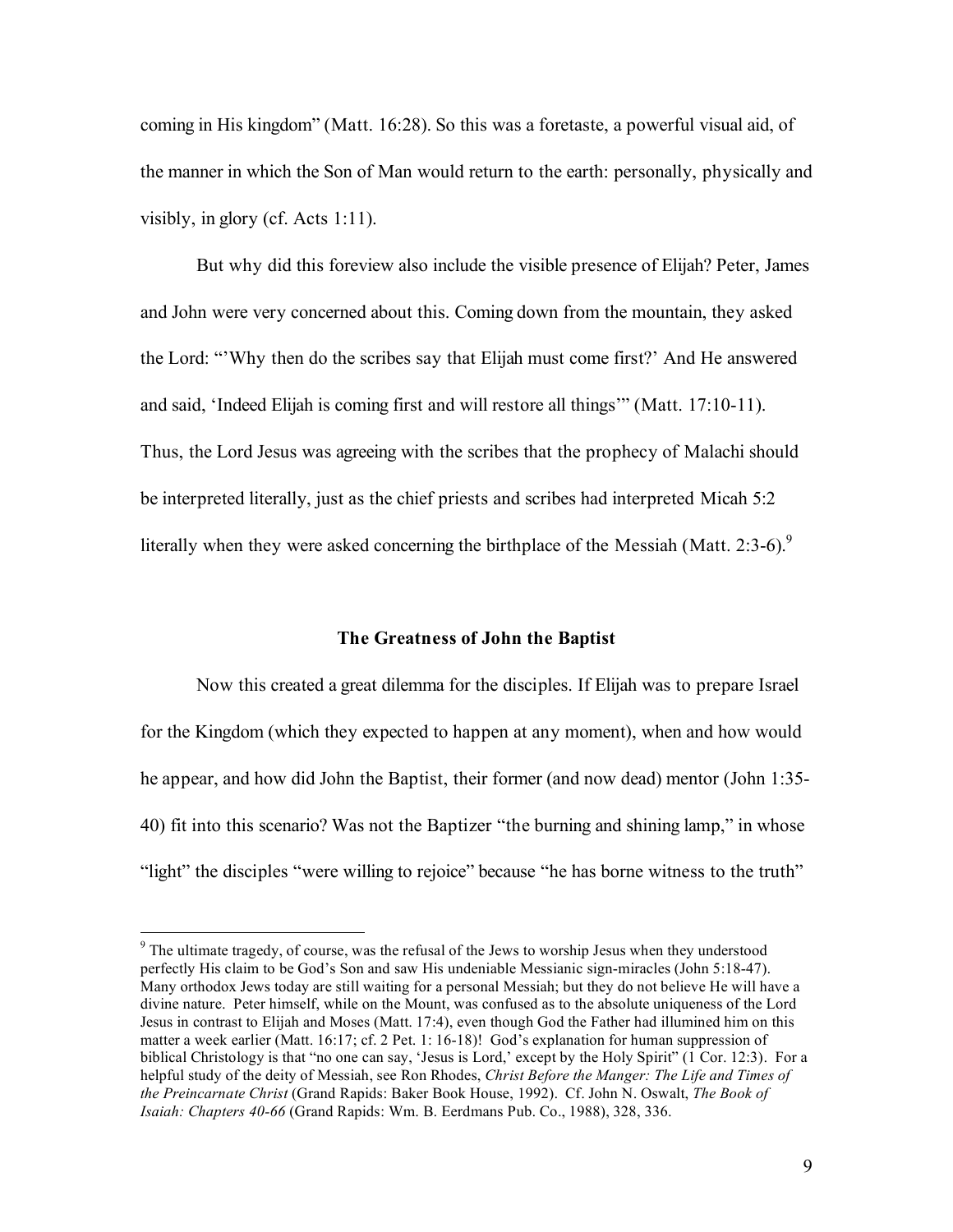(John 5:33-35)? Was he not "more than a prophet" (Matt. 11:9)? Was he not the fulfillment of Isaiah 40:3 ("The voice of one crying in the wilderness: 'Prepare the way of the LORD'" cf. Matt. 3:3)? Was he not "My messenger" whom God would send "to prepare the way before Me" (Mal. 3:1; cf. Matt. 11:10)? In fact the Lord Jesus asserted that "among those born of women there has not risen one greater than John the Baptist" (Matt. 11:11). Thus, in the mind of our Lord, John was personally and prophetically at least as great as Enoch, Noah, Abraham, Isaac, Jacob, Joseph, Moses, Joshua, David, Solomon, Isaiah, Jeremiah, Ezekiel, Daniel, -- and even Elijah!

#### **Israel's Responsibility**

It is perfectly clear, then, that it was not because of some lack of dedication or wisdom that John the Baptizer failed to bring Israel to the place of spiritual readiness to acknowledge Jesus of Nazareth as the long-awaited Messiah. The national rejection of Jesus was entirely the fault of the people and their leaders! With respect to John, therefore, our Lord explained: "If you are willing to receive it, he is Elijah, who is to come" (Matt. 11:14). Then, amazingly, He added: "'Elijah has come already, and they did not know him, but did to him whatever they wished'…Then the disciples understood that He spoke to them of John the Baptist" (Matt. 17:12-13).

Thus, *John could have been Elijah if Israel had accepted his message*. This is a theme that dominates the entire Bible – *men are responsible moral agents before God*, and can never reject this accountability by arguing that since *God is the sovereign LORD of history* they cannot make genuine choices (cf. Rom. 9:18-24). Judas Iscariot could have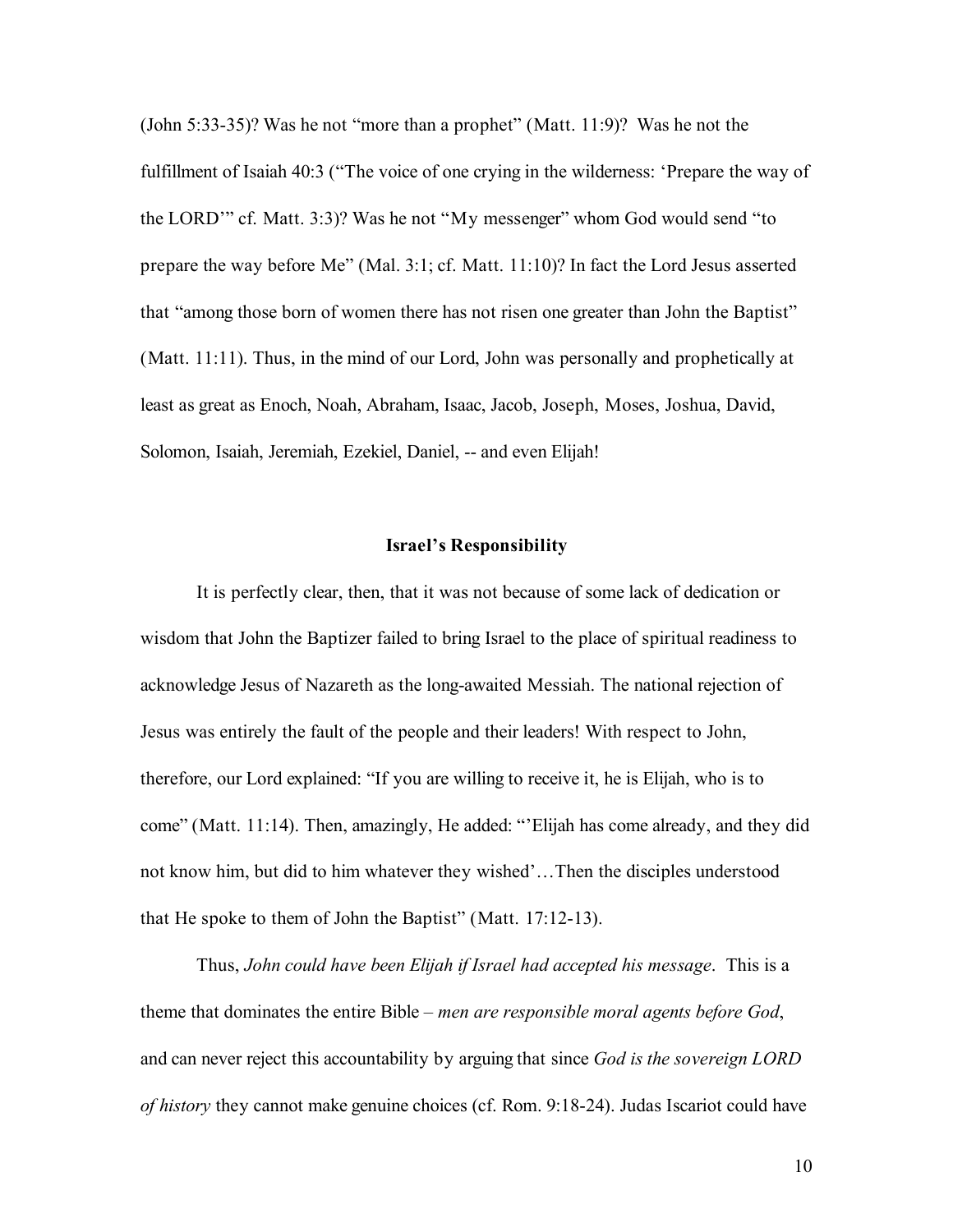reasoned: "Since my betrayal of the Messiah has been predestined [e.g., Luke 22:22a – "truly, the Son of Man goes as it has been determined…"], I have been deprived of my freedom of choice, and am therefore innocent!" But our Lord, anticipating such depraved thinking, added: "but woe to that man by whom He is betrayed!" (Luke 22:22b; cf. Acts 2:23 concerning the entire nation). Thus, Joseph could say to his murderous brothers: "As for you, you meant evil against me, but God meant it for good, in order to…save many people alive" (Gen. 50:20).

There are at least three reasons for concluding that John was *not* Elijah. First, the angel Gabriel announced to Zacharias the priest concerning his son John: "He will also go before Him *in the spirit and power of Elijah*" (Luke 1:17). Therefore, he was not literally Elijah. Second, our Lord stated, soon after the death of John, "Elijah is coming first and will restore all things" (Matt. 17:11). Thus, the Lord Jesus interpreted Malachi's prophecy literally: "Behold, I am going to send you Elijah the prophet…" (Mal. 4:5). Third, the leaders of Israel confronted John with a direct question: "Are you Elijah?" His answer was unequivocal: "I am not" (John 1:21).

However, in spite of the fact that John was not Elijah, *his offer of the Kingdom to Israel was absolutely genuine*: "Repent, for the kingdom of heaven is at hand" (Matt. 3:2). This identical appeal was made by our Lord, and by the Twelve and the Seventy. Therefore, no Jew could say, "We never heard a clear and genuine offer of the Kingdom!"

## **The Theological Antinomy**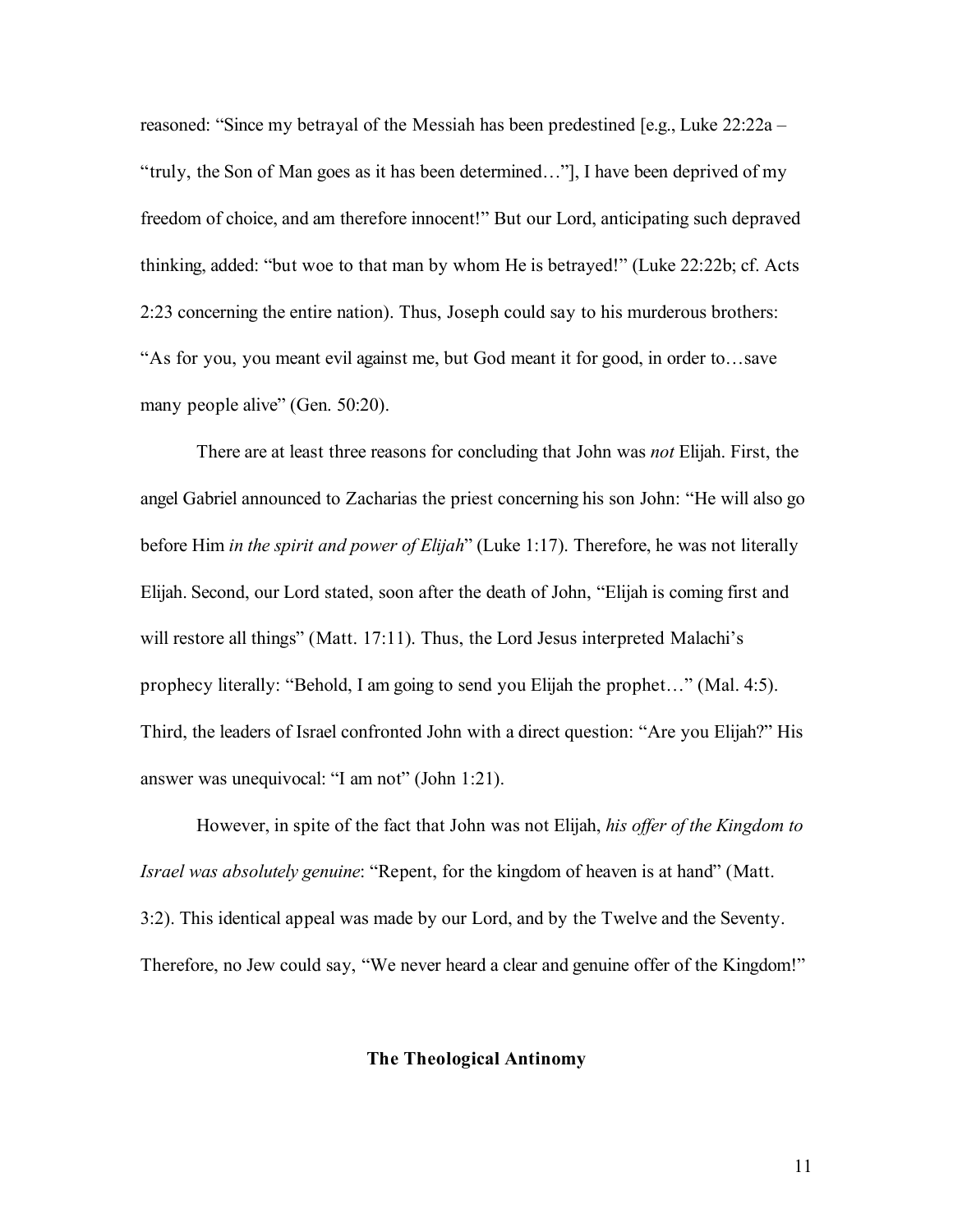But here we must face a great theological antinomy, namely, an apparent contradiction of logic that mere human intelligence cannot resolve: first, *the offer* of the Kingdom was absolutely genuine. *The contingency* was this: *the coming of the Kingdom was dependent upon the believing response of the nation of Israel*. Without national repentance on the part of God's chosen people, there can be no Messianic kingdom on this earth (see Romans 11:12, 15, 25-29, and many Old Testament prophecies). Also for individuals, whether Jew or Gentile, there can be no salvation without genuine faith in God and His Word. This is a fundamental reality in all human history under God.

Second, at the same time, God had planned from all eternity that the Kingdom offer would be rejected at Christ's first coming, and would be accepted at His second coming.<sup>10</sup> Yes, we always need to be reminded of Deut. 29:29, "The secret things belong to the LORD our God, but those things which are revealed belong to us and to our children forever," and Isaiah 55:8-9, "'For My thoughts are not your thoughts, nor are your ways My ways,' says the LORD. 'For as the heavens are higher than the earth, so are My ways higher than your ways, and My thoughts than your thoughts.'"

No Jew could escape the ultimate urgency of the Baptizer's message by reasoning: "John himself admits that he is not Elijah. Therefore, since the Kingdom cannot come until Elijah appears, we have no need to humble ourselves before this non-Elijah!" To excuse themselves, the Jewish leaders finally concluded that John had a demon! (cf. Matt. 11:18).

<sup>&</sup>lt;sup>10</sup> Arnold G. Fruchtenbaum has pointed out, in light of Mark 9:9-13, that "if Elijah had come before the first coming of Christ and restored all things, then the prophecies of the sufferings of the first coming would remain unfulfilled" (*The Footsteps of the Messiah* [Tustin, CA: Ariel Press, 1982], p. 90.)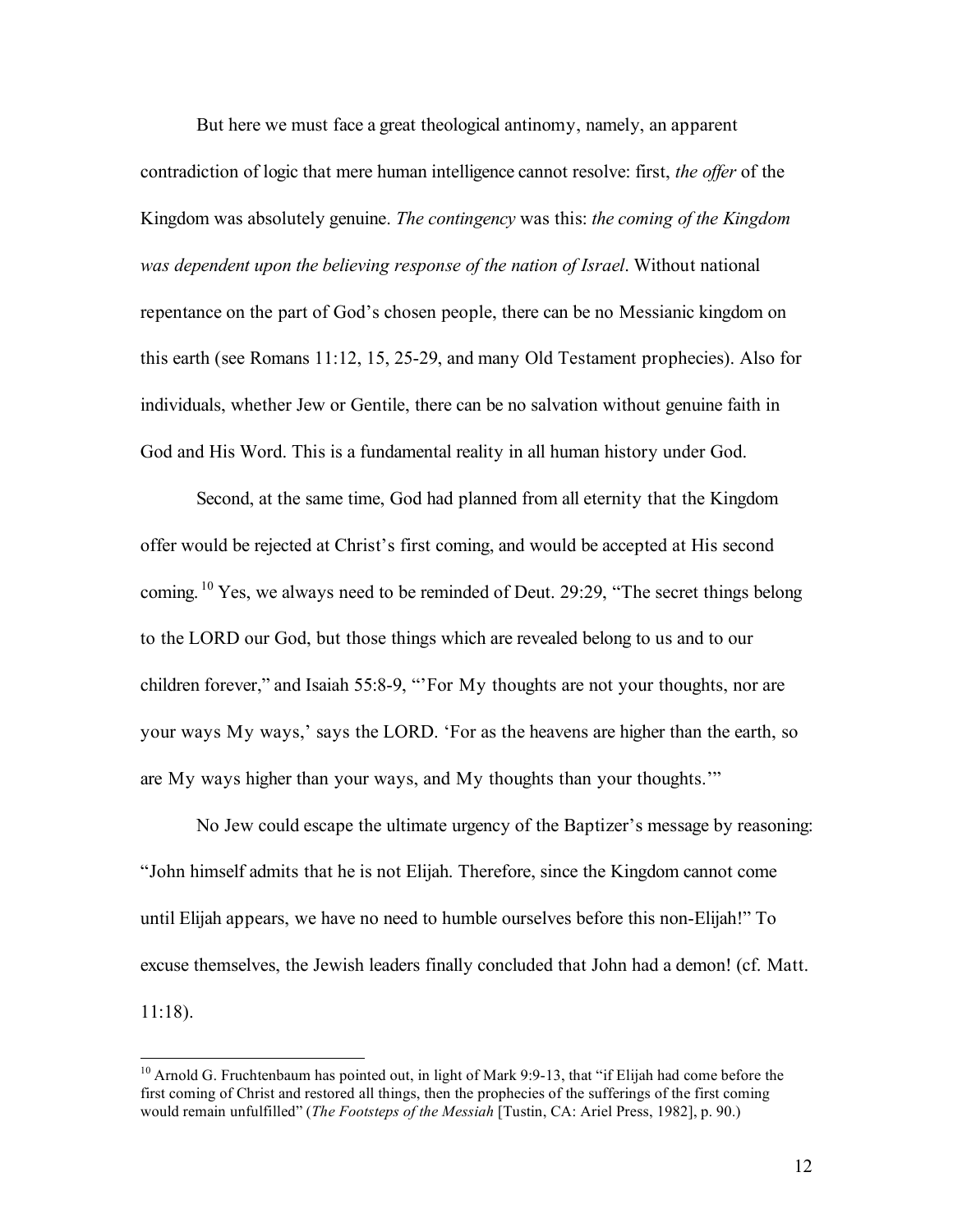A similar urgent responsibility rests upon people today. No one, however exalted (in political, social, economic, educational, or scientific realms), may dismiss the urgency of the Gospel message because of the personality traits of the messenger. Like the Corinthians long ago, people in our day sometimes make a great issue of who won them to the Lord and/or baptized them. Paul's response to the Corinthians was pointed: "Who then is Paul, and who is Apollos, but ministers through whom you believed, as the Lord gave to each one" (1 Cor. 3:5; cf. 1:12-17; 3:21-23; 4:6).

John's appearance and life-style (like Elijah's – 2 Kings 1:8; cf. Zech. 13:4) were not impressive to sophisticated Jews: a garment of camel's hair and a diet of locusts and wild honey (Matt. 3:4). Who among the leaders would want to be identified with such a strange-looking character? But God intended for his appearance to be a rebuke to the luxurious materialism of the royal family and the Pharisees and the priests (Matt. 11:8). Many of the common people, however, did respond to his powerful preaching (Matt. 3:5-6; 11:12; 21:26).

Thus, to summarize the antinomy: God assures us, on the basis of His unchangeable foreknowledge, that Elijah – not John – will bring the nation to repentance. But human responsibility required that John's message be received with genuine repentance and faith, just as fervently as if Elijah himself had been God's messenger.

#### **Has Elijah Been Glorified?**

Elijah is coming back as a messenger to Israel. But how can he come back to the earth in a physical, mortal body? Was he not last seen being swept "to heaven" by a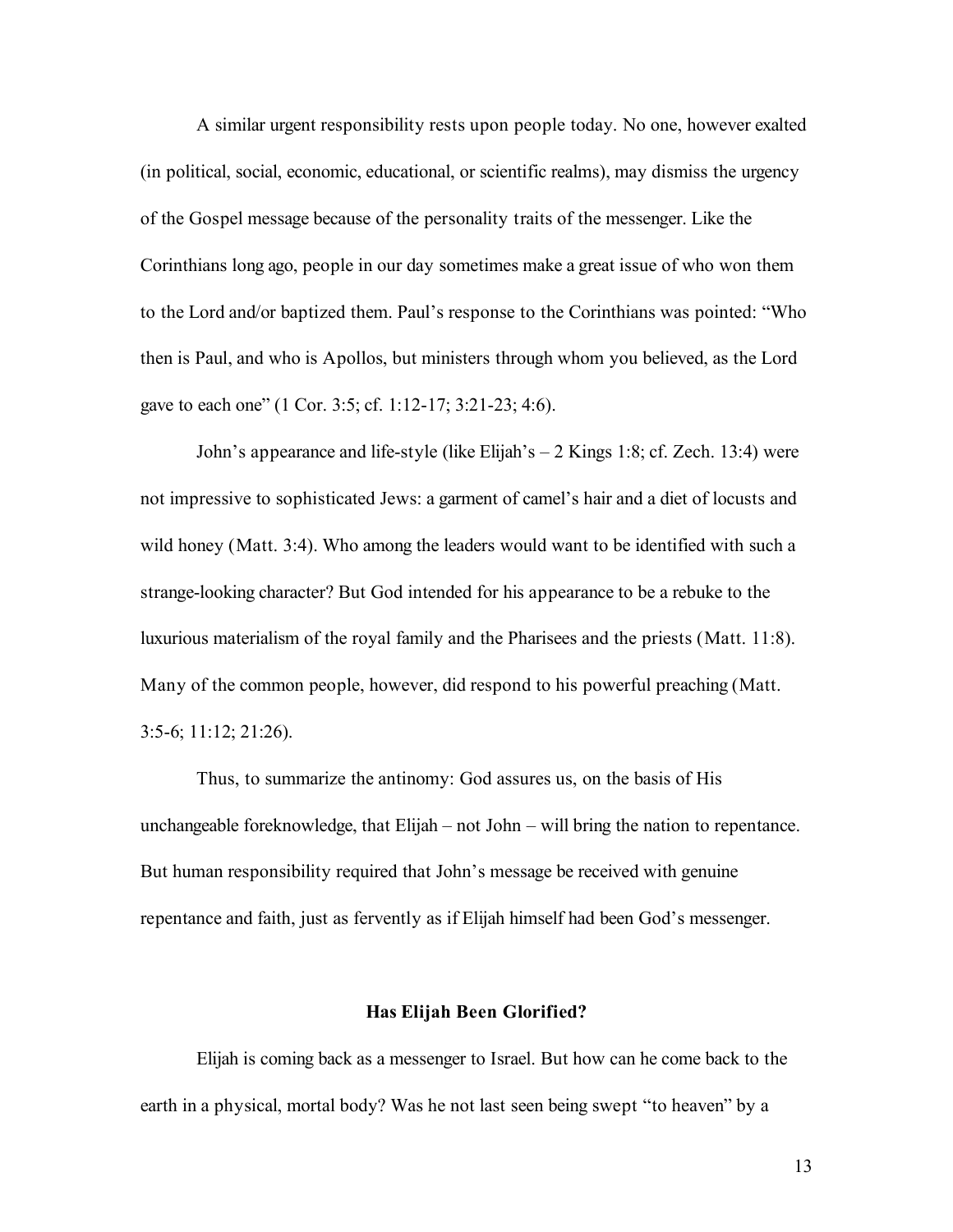whirlwind (2 Kings 2:11)? This is a major reason why many evangelical theologians deny that Elijah can literally return to the earth and be killed (Rev. 11:7). If Elijah was glorified without dying, how can he return to the earth and die?

A very important factor in solving this problem may be found in our Lord's statement: "No one has ascended to heaven, but…the Son of Man" (John 3:13). In the immediate context, our Lord was explaining to Nicodemus that He alone could testify concerning things in heaven, because He alone had been there. While this statement sheds significant light on our Lord's unique authority to speak of "heavenly things," His statement also seems to exclude the possibility that anyone, including Enoch and Elijah, could ever have ascended to the third heaven.

Furthermore, the Lord Jesus was "the first fruits of those who have fallen asleep," in the sense of receiving a glorified body; and no one else will receive such a body until "those who are Christ's" have that inconceivably marvelous experience "at His coming" (1 Cor. 15:20-23). Technically, of course, it could be argued that our Lord was referring only to a resurrection from the dead, and that neither Enoch nor Elijah had died. But, in the light of the "first fruits" statement of 1 Corinthians 15:20, 23, it is very difficult to believe that two men could have been physically glorified before the Savior was glorified.

Renald E. Showers agrees that "Enoch and Elijah did not receive glorified bodies when God took them from the earth." But he also finds strong evidence in Hebrews 11:5 that Enoch did not "see" (=experience; cf. Luke 2:26) death. The text states that the very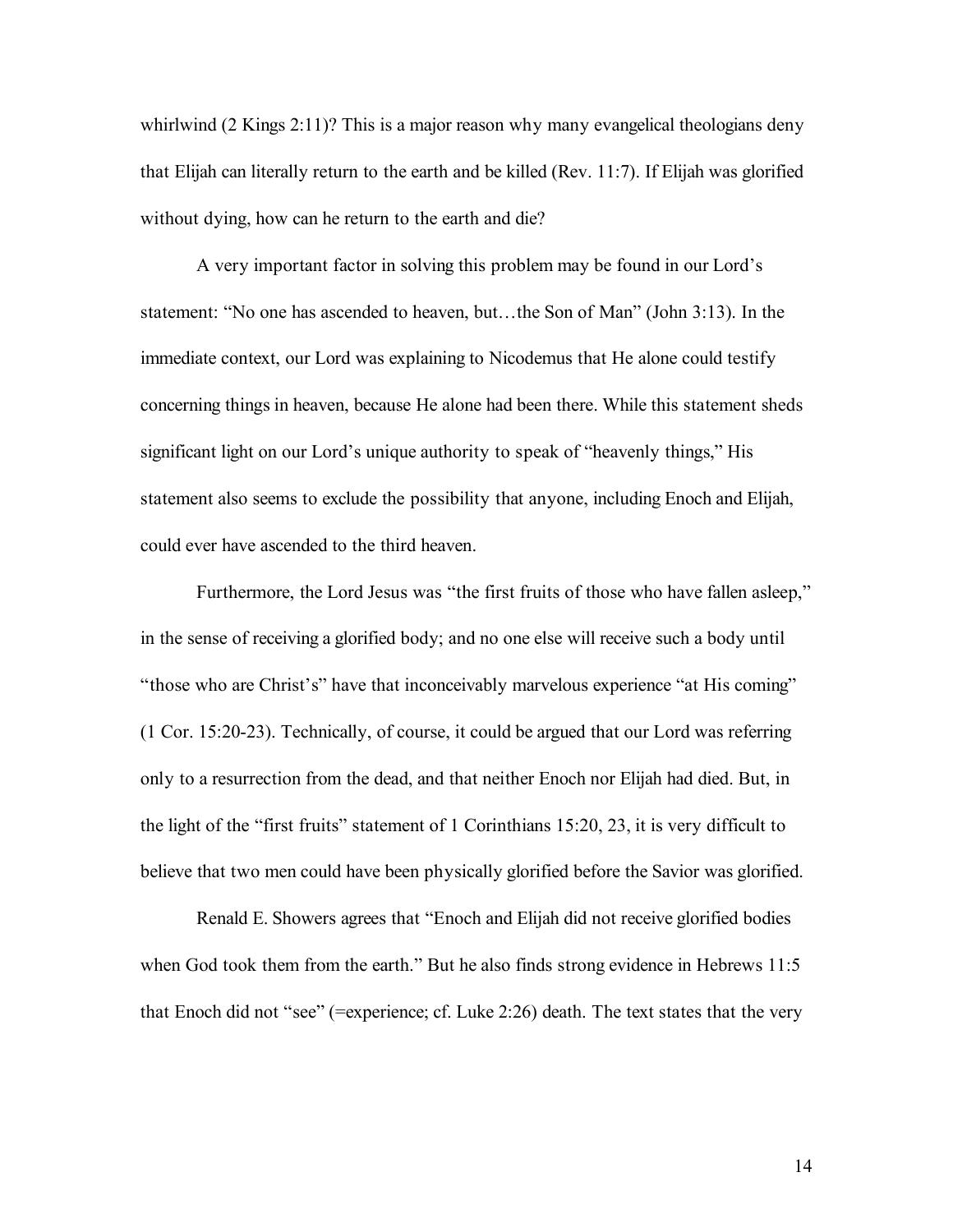purpose for God's taking Enoch was so that he should not experience death.<sup>11</sup> So we are left with the question of Enoch's condition after he was "taken up." A similar question may be asked concerning Korah, Dathan and Abiram who "went down alive into the pit [Sheol]" (Num. 16:33). My understanding would be that they *did* die after disappearing from the sight of men.

After the glorification of Christ, the apostle Paul "was caught up to the third heaven...into Paradise" (2 Cor. 12:2, 4). But he was not glorified, for the experience was temporary, and he returned to the earth with a mortal body (complete with a sin nature) and finally died. The truly amazing statement, however, is that he didn't know whether his brief visit in heaven was "in the body or apart from the body" (12:2-3). Renald Showers sees 2 Corinthians 12:2-4, therefore, as indicating that Paul "believed in the possibility of a human being in a mortal body being caught up to and existing in God's heaven for some period of time."<sup>12</sup>

This brings us again to the fascinating statement of Hebrews  $11:5 -$  "By faith Enoch was taken away so that he did not see death." The termination of his life on earth was totally different from that of any before him – he simply disappeared! Now it should be noted that two other God-honored men in the Old Testament shared the distinction of leaving this world with no one seeing them dying or dead – *Moses* (Deut. 32:48-52; 34:1- 6) and *Elijah* (2 Kings 2:11-14). The author of Hebrews stated: "…it is appointed for men to die once" (9:27). However, the "mystery" (divine truth once hidden but now

 $11$  Personal correspondence, Nov. 4, 1998.<br> $12$  Ibid.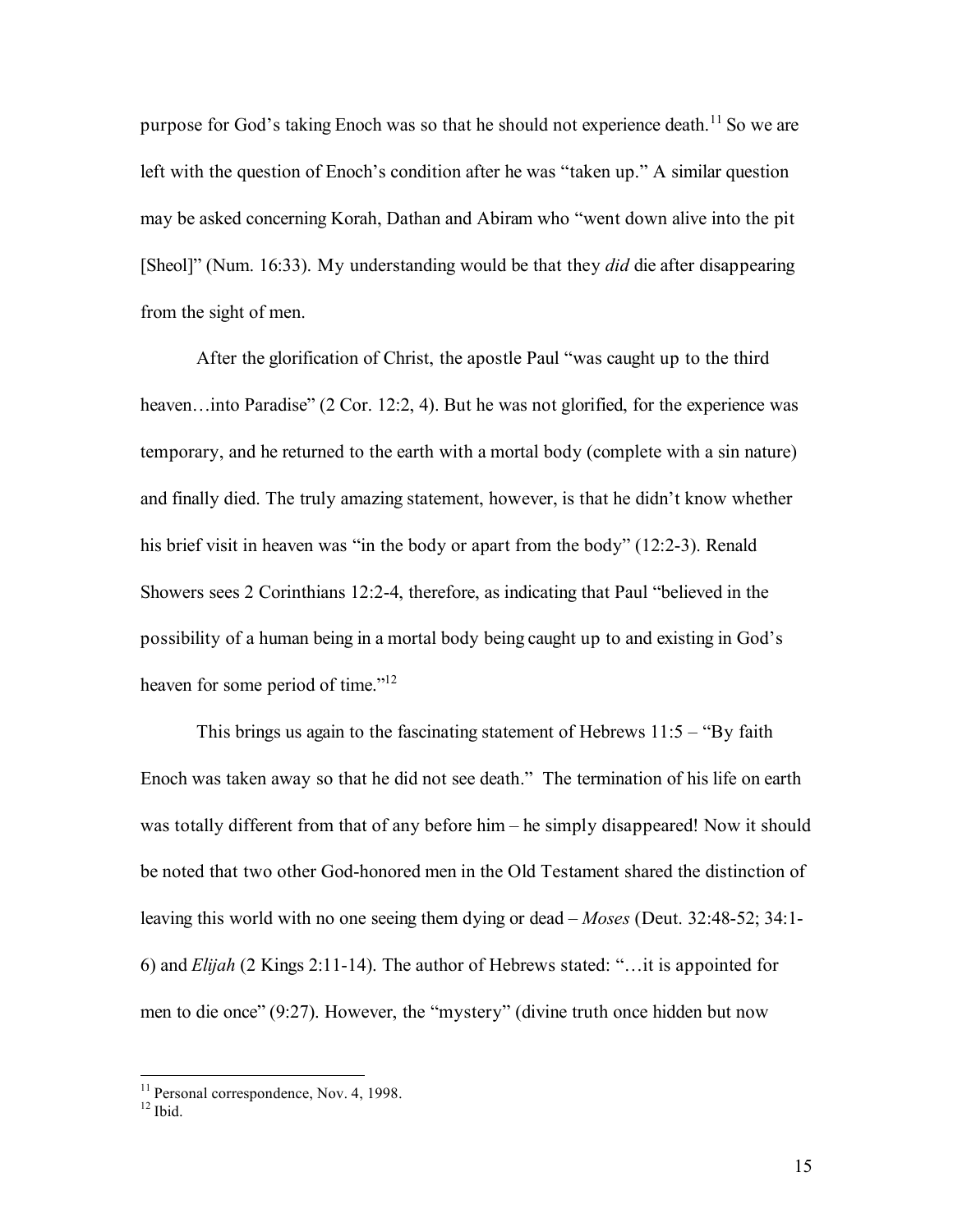revealed) of the rapture of the Body and Bride of Christ without dying (1 Cor. 15:51-52; 1 Thess. 4:15-17) is the glorious exception to this "die-once" rule. But is it really legitimate to stretch this exception to include Enoch or Elijah? Old Testament saints were not members of the Body and Bride of Christ to whom this "blessed hope" was exclusively given (cf. Eph. 3:4-10). That Enoch entered the realm of the righteous dead<sup>13</sup> without dying seems to be the teaching of Hebrews 11:5. That he was physically glorified is highly unlikely.

Enoch did not "see death." But the Scriptures do *not* say this of Elijah. In fact, there seems to be some support for the concept that Elijah finally did die after he was caught up by a whirlwind. Nearly 900 years after that event, three of our Lord's disciples saw *Moses* (who had died 1,400 years earlier) and *Elijah* together (Matt. 17:1-8). Since Moses could not have had a glorified body (cf. 1 Cor. 15:20, 23), the implication is quite strong that Elijah did not either. Like Samuel 1,000 years earlier (1 Sam. 28:15), they were temporarily "brought up" from their place of rest in the "Paradise" of pre-resurrection-of-Christ history (cf. Luke 23:43 with 2 Cor. 12:2-4 and Eph. 4:8-10), which our Lord also described as "Abraham's bosom" (Luke 16:22), and which was located at that time in "the heart of the earth" (Matt. 12:40 cf. 1 Pet. 3:19).

Moses and Elijah appeared briefly to Peter, James and John, but had nothing to say to them. Instead, they were conversing with their Lord. As they "talked with Him" (Luke 9:30), they "spoke of His decease [Gk. *exodus* = a euphemism for His death]

<sup>&</sup>lt;sup>13</sup> Our Lord described this place as "Abraham's bosom" (Lk. 16:22), "Paradise" (Lk 23:43) and a special realm within Sheol/Hades before His resurrection (Lk. 16:23).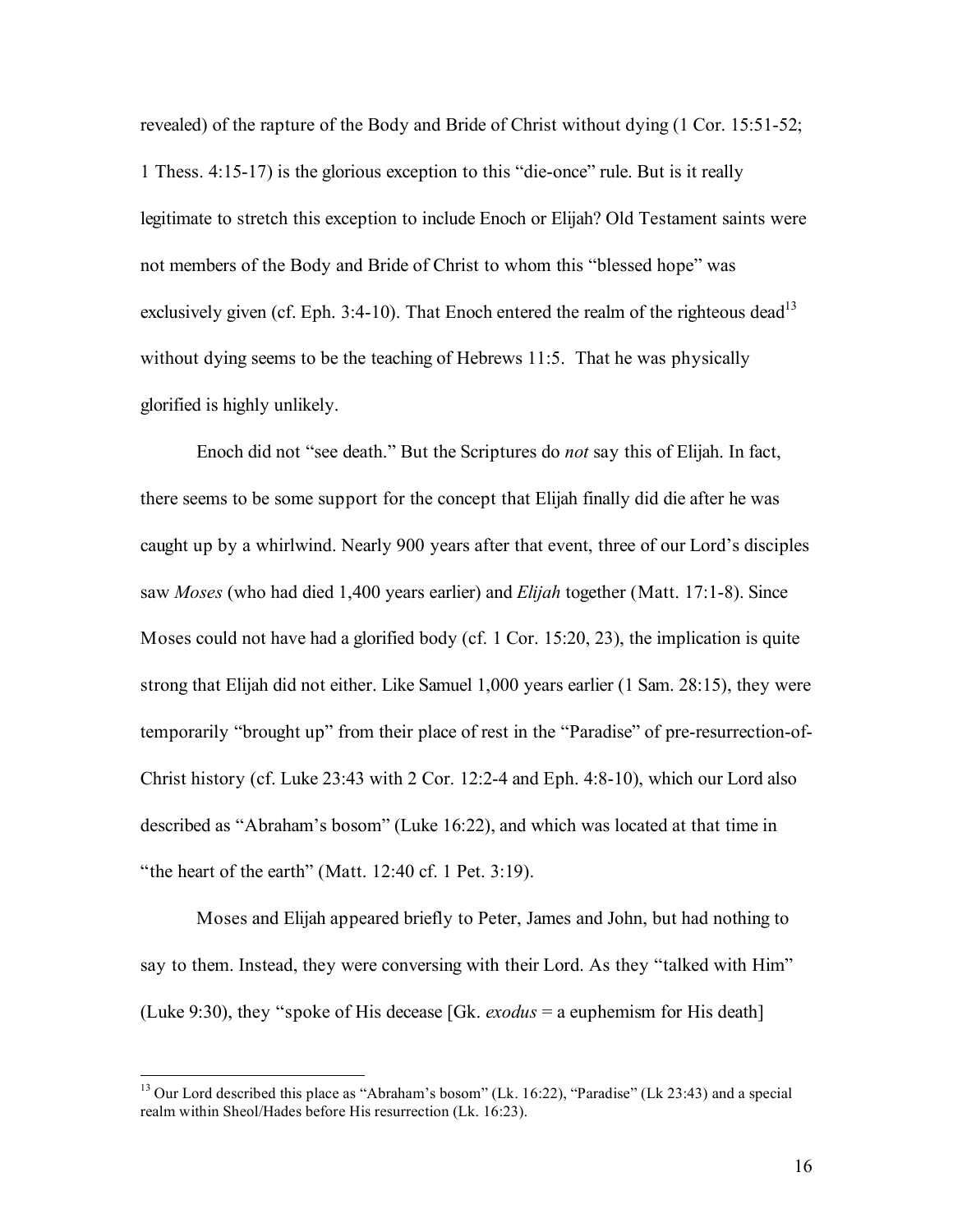which He was about to accomplish at Jerusalem" (Luke 9:31). They were presumably concerned about the fact that not until their great King/Priest/Messiah shed His blood upon the Cross could they be fully redeemed. However, in the meantime, they had been redeemed, like Abraham (Gen. 15:6), as it were "on credit," because the blood payment of the Lamb of God for pre-Calvary believers was already accomplished in the mind of God (cf. Rom. 3:25-26; Eph. 1:3-11). If Elijah was concerned about the "decease" which his Lord was soon to accomplish in Jerusalem, the implication is that he (like Moses) had not yet been physically glorified. Thus, the fact that they appeared "in glory" on the mount was merely a temporary foretaste of their ultimate glorification at the time of Christ's Second Coming. A significant analogy to this experience may be seen in the face of Moses which glowed brightly after he communed with God on Mount Sinai (Exodus 34:29-35).

On the basis of these theological inferences, then, we understand that Elijah will be brought back from the dead (like Lazarus and several others) to mortal life, and to die again three-and-one-half years later (Rev. 11:3-13). In Bible times God raised some people from the dead *after only a few hours,* and Lazarus *after four days* (when it was evident to everyone that his body was decomposing [John 11:39]). The main point at issue here, however, is that God is not limited by time or by the availability of any part of a person's physical body in order to perform the miracle of glorious resurrection, or even the miracle of resuscitation/restoration to mortal life.

We read in 1 Corinthians 15:38 that God gives "to each seed its own body," and "that which you sow [in death and burial], you do not sow that body that shall be." This is the basic reality of all resurrections. On the human level, we might describe it this way: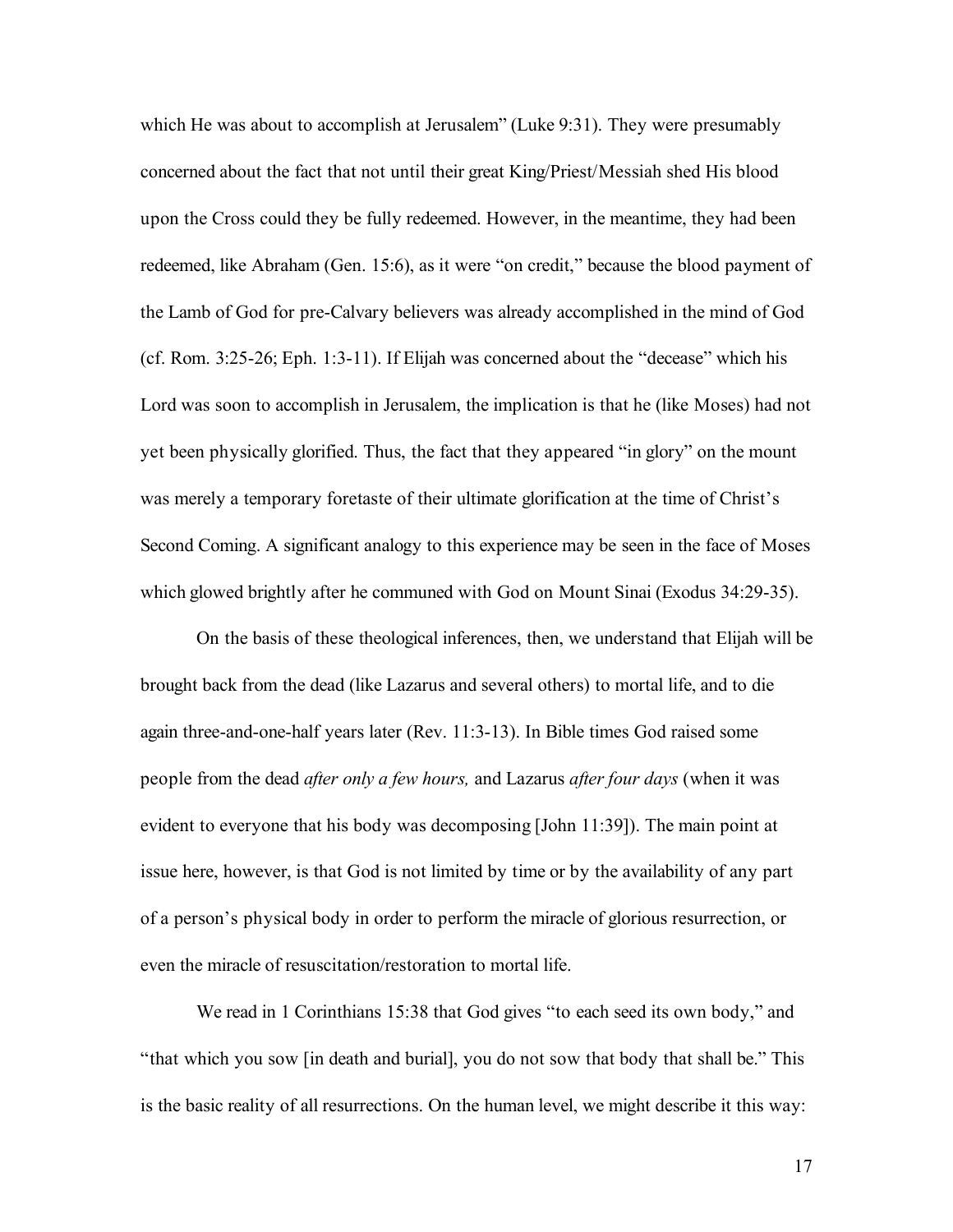God knows the unique "blueprint" or "DNA information code" of every human being, and is perfectly capable of giving a person a glorified body, and even another mortal body (complete with the original sin nature) after thousands of years.

## **Elijah and Moses**

Yes, Elijah is coming back to this earth again, and he will not come alone as he did at the beginning of his first ministry. Rarely does God send a servant into a significant ministry without a coworker. Robert L. Thomas has observed: "The OT required two witnesses as competent legal testimony to secure a conviction (Deut. 17:6; 19:15; Num. 35:30; cf. Heb. 10:28). Jesus also made the number two a minimum to confirm a point of discipline (Matt. 18:16) or verify truth (John 8:17). Paul too alluded to the need of a plurality of witnesses to validate a judgment (2 Cor. 13:1; 1 Tim. 5:19)."<sup>14</sup>

But who will be Elijah's companion witness? Many have suggested *Enoch*; but this great antediluvian saint and prophet would not be an appropriate fellow-witness with Elijah in *a prophetic ministry directed exclusively to Israel*. Far more appropriate for such a unique function would be *Moses*. For future apostate Israel, after the rapture of the Church, no man in her entire history would have greater respect and appreciation than Moses. In fact, Moses is named *80* times in the New Testament (compared to Abraham, 73 times, David 59 times and Elijah *29* times)! God raised up these men *to confront Israel in times of deep apostasy*. Moses was God's great deliverer and lawgiver for Israel, of whom He said: "There has not arisen in Israel a prophet like Moses, whom the LORD

 <sup>14</sup> Robert L. Thomas, *Revelation 8-22: An Exegetical Commentary* (Chicago: Moody Press, 1995), 87.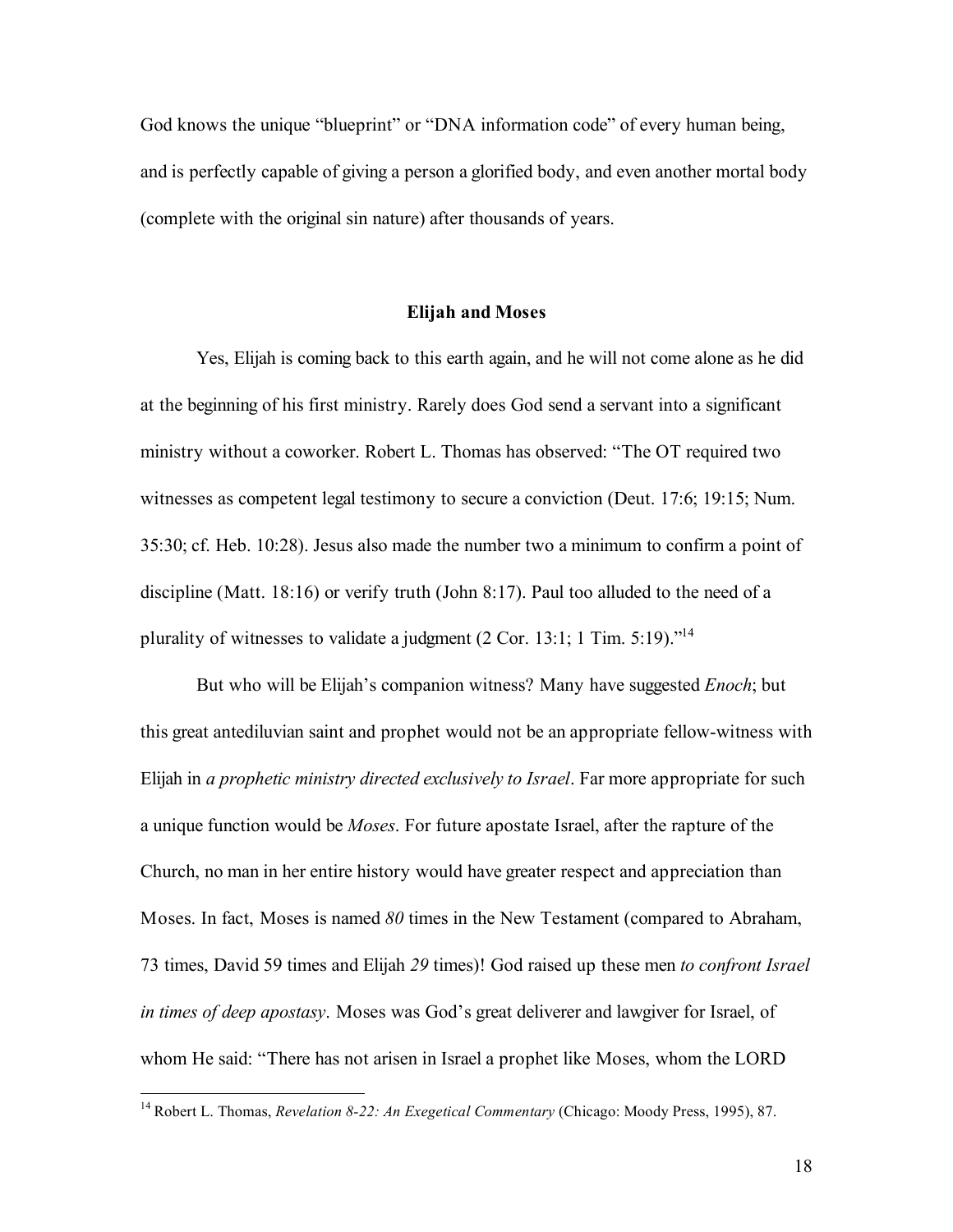knew face to face, in all the signs and wonders which the LORD sent him to do in the land of Egypt…and by all that mighty power and all the great terror which Moses performed in the sight of all Israel" (Deut. 34:10-12). By the time our Lord appeared in Israel, the Jews actually thought that *Moses* had given them the bread in the wilderness (John 6:32).

As for *Elijah*, surely one of the greatest of the prophets, God answered his humble prayer (cf. 1 Kings 18:36-37) by sending *fire from heaven* to consume his sacrifice on Mount Carmel and thus to defeat the 450 prophets of Baal; and finally to vindicate him by means of "a chariot of fire and horses of fire" to escort him out of Satan's world  $(2$  Kings  $2:11)$ .<sup>15</sup> When he was almost overwhelmed by the spiritual darkness of Israel under the demonic Jezebel, Elijah identified himself with Moses by fleeing to "*the* cave" (Heb: *ha-m <sup>e</sup> ' râ*) where Moses 600 years earlier was hidden by God as His glory passed by (1 Kings 19:9; Exod. 33:21-23). So highly did the Jews of Jesus' day think of Elijah, that when they saw His miracles, some concluded that Elijah had returned (Matt. 16:14). Also when our Savior cried out from the cross, "Eli, Eli...," they believed He was "calling for Elijah" to save Him! (Matt. 27:47-49; Mark 15:35-  $(36)^{16}$ 

When the two witnesses appear in Jerusalem at the beginning of the Seventieth Week, "they immediately begin their prophetic ministry. Just prior to this (hours, days, weeks?) the rapture will have removed all believers from the earth. Therefore, there will

<sup>&</sup>lt;sup>15</sup> "The mystery surrounding Moses' death (Jude 9) and the translation of Elijah offer some corroborations of these as the two witnesses" – Robert L. Thomas, op. cit., p. 88.

<sup>&</sup>lt;sup>16</sup> See the high praise of Elijah, who will "restore the tribes of Jacob," in *Ecclesiasticus* (Sirach) 48:10. Cf. H. Bietenhard, "Elijah," in Colin Brown, ed., *Dictionary of New Testament Theology* (Grand Rapids: Zondervan, 1975) I, pp. 543-45.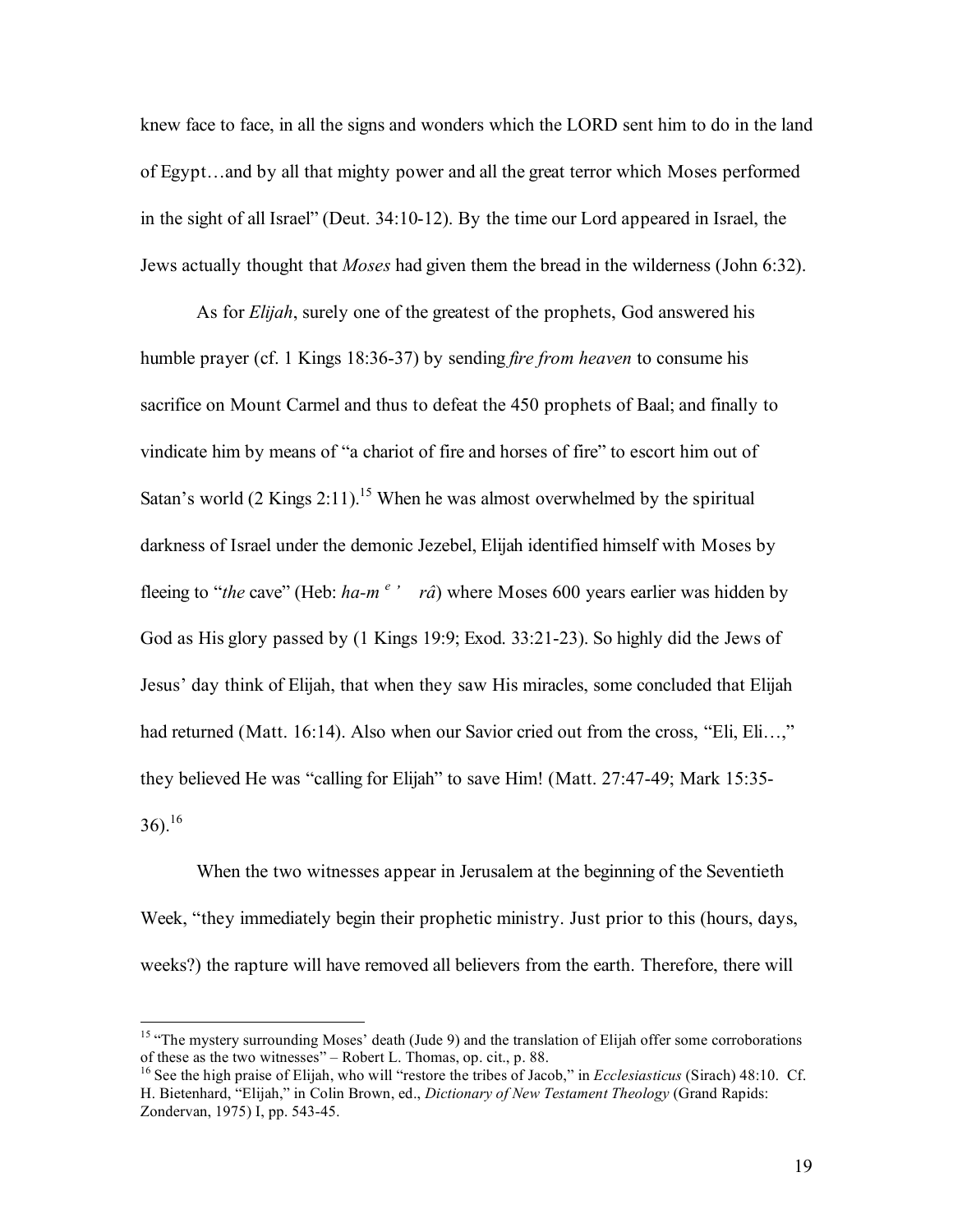be no one to train these two witnesses, and no time to train them. They must be men already possessing full knowledge of the Scriptures and well seasoned for such a demanding ministry. Moses was the lawgiver; Elijah was the law-enforcer. Both will be men of experience. They will be perfectly equipped for a ministry to Israel before a world-wide audience."<sup>17</sup>

Neither Moses nor Elijah ever entered Jerusalem, though Moses might have seen it from a distance (Deut. 34:2), and Elijah wrote a letter of judgment to one of the worst kings Jerusalem ever knew (2 Chron. 21:12-15). And, as we have seen, both Moses and Elijah, emerging temporarily from "Paradise" to appear on the Mount of Transfiguration, were very concerned about something soon to happen in Jerusalem. (cf. Luke 9:31)

The Lord Jesus said that "it cannot be that a prophet should perish outside of Jerusalem" (Luke 13:33)! In the light of this statement, it is noteworthy that these two great Israelite prophets will not only enter Jerusalem, but will experience their second and final physical death in its streets at the hands of "the beast that ascends out of the bottomless pit" at the mid-point of the Seventieth Week (Rev. 11:7-10; cf. Dan. 9:27).

One of the most convincing evidences that *Elijah* and *Moses* will be the two witnesses in Revelation 11 is the nature of the judgment-miracles these men will perform. "If anyone wants to harm them, fire proceeds from their mouth and devours their enemies…These have power to shut heaven, so that no rain falls in the days of their prophecy; and they have power over waters to turn them to blood, and to strike the earth

<sup>&</sup>lt;sup>17</sup> Personal communication from Scott M. Libby, Pastor of the Grace Brethren Church, Coventry, VT, September 20, 1998.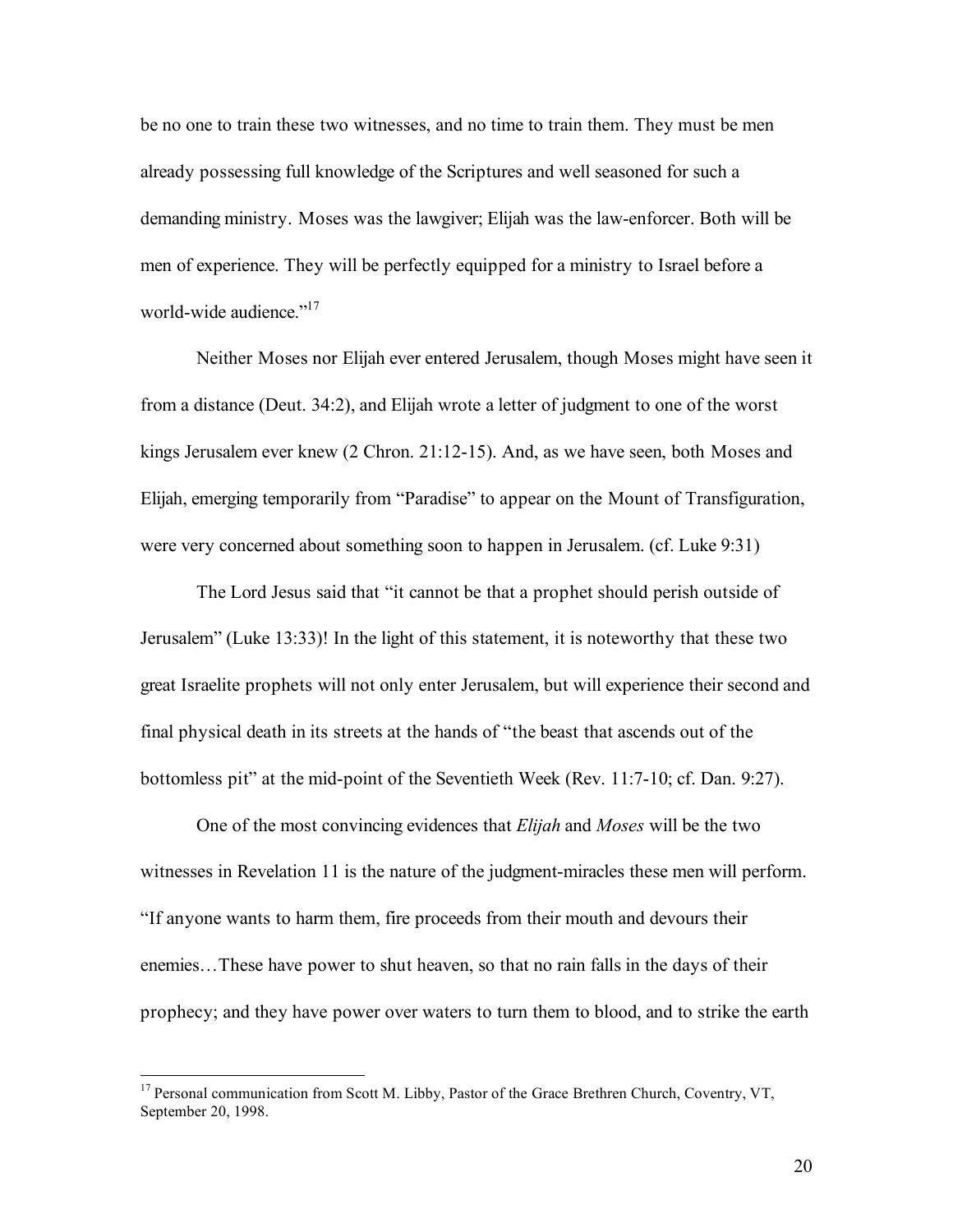with all plagues, as often as they desire" (Rev. 11:5-6). The first two types of judgments listed were those which *Elijah* inflicted upon Israel (three-and-one-half years of drought – 1 Kings 17:1; cf. Luke 4:25; James 5:17; and fire from heaven upon two military detachments sent by King Ahaziah to capture Elijah – 2 Kings 1:10, 12); and the second two types of judgments (blood from water and a variety of plagues) were those which *Moses* inflicted upon Egypt (Ex. 7-12).

Why are Elijah and Moses not named as the two witnesses in Revelation 11? Perhaps the Old Testament and the Gospels are so clear on this point that the Holy Spirit deemed it unnecessary to identify them by name. Would not the final words God addressed to Israel in the Old Testament have been sufficient?<sup>18</sup> "Remember the Law of *Moses,* My servant, which I commanded him in Horeb for all Israel with the statutes and judgments [cf. Matt. 24:20]. Behold, I will send you *Elijah* (italics added) the prophet…"  $(Mal. 4:4-5).^{19}$ 

<sup>&</sup>lt;sup>18</sup> It must be emphasized that the book of Revelation stands solidly upon the Old Testament, like the capstone of a pyramid upon all the levels of stone beneath it. "Of the 404 verses of the Apocalypse, there are <sup>278</sup> which contain references to the Jewish scriptures" (cited by Walvoord, op. cit., p. 31). <sup>19</sup> Among those who identify one of the two witnesses as Elijah are: William Barclay, *The Revelation of*

*John*, Vol 2*,* rev. ed. (Philadelphia: Westminster Press, 1976): "much more likely the witnesses are Elijah and Moses," 70; James L. Boyer, *op. cit.*: "one would be Elijah…the other would probably be Moses," *21;* M.R. DeHaan, *Revelation* (Grand Rapids: Zondervan, 1946): "Elijah and Moses," 159; H.W. Frost, *Matthew 24 and the Revelation* (New York & Oxford, 1924): "Moses and Elijah," 144. (cited by C. Keener, p. 290); Herman A. Hoyt, *Studies in Revelation* (Winona Lake, IN: BMH Books, 1977): "Without a doubt, one of these witnesses is Elijah…Moses may be the other," 75; Robert Govett, *The Apocalypse* (London: C. J. Thynne, 1920): "Elijah and Enoch", 225-250. Cited by Walvoord, op. cit., 179; Craig S. Keener, *The NIV Application Commentary* (Grand Rapids: Zondervan, 2000): "Hippolytus, Tertullian, and Jerome believed Enoch and Elijah remained alive and would return as witnesses…such a view is not impossible. See SIR 48:10; SIFRE DEUT 41:4:3; 342; 5:2; 4 Ezra 6:26," 290-91; David Larsen, *Jews, Gentiles and the Church* (Grand Rapids, MI: Discovery House, 1995): "Probably Moses and Elijah," 293; Hal Lindsey, *New World Coming*: "Elijah and Moses" 162-63 (cited by C. Keener, p. 290); John MacArthur, *Revelation 1-11* (Chicago: Moody Press, 1999): "They may be Moses and Elijah," 300; Alva J McClain, *The Greatness of the Kingdom* (Winona Lake: BMH Books, 1959): "As to their identity, one is most certainly Elijah," 457; Henry M. Morris, *The Revelation Record* (Wheaton: Tyndale House, 1983): "it does seem quite probable that [Enoch and Elijah] will be Christ's two witnesses," 194-95; Walter K. Price, *The Coming Antichrist* (Chicago: Moody Press, 1974): "Moses and Elijah," 194; Walter Scott, *Exposition*